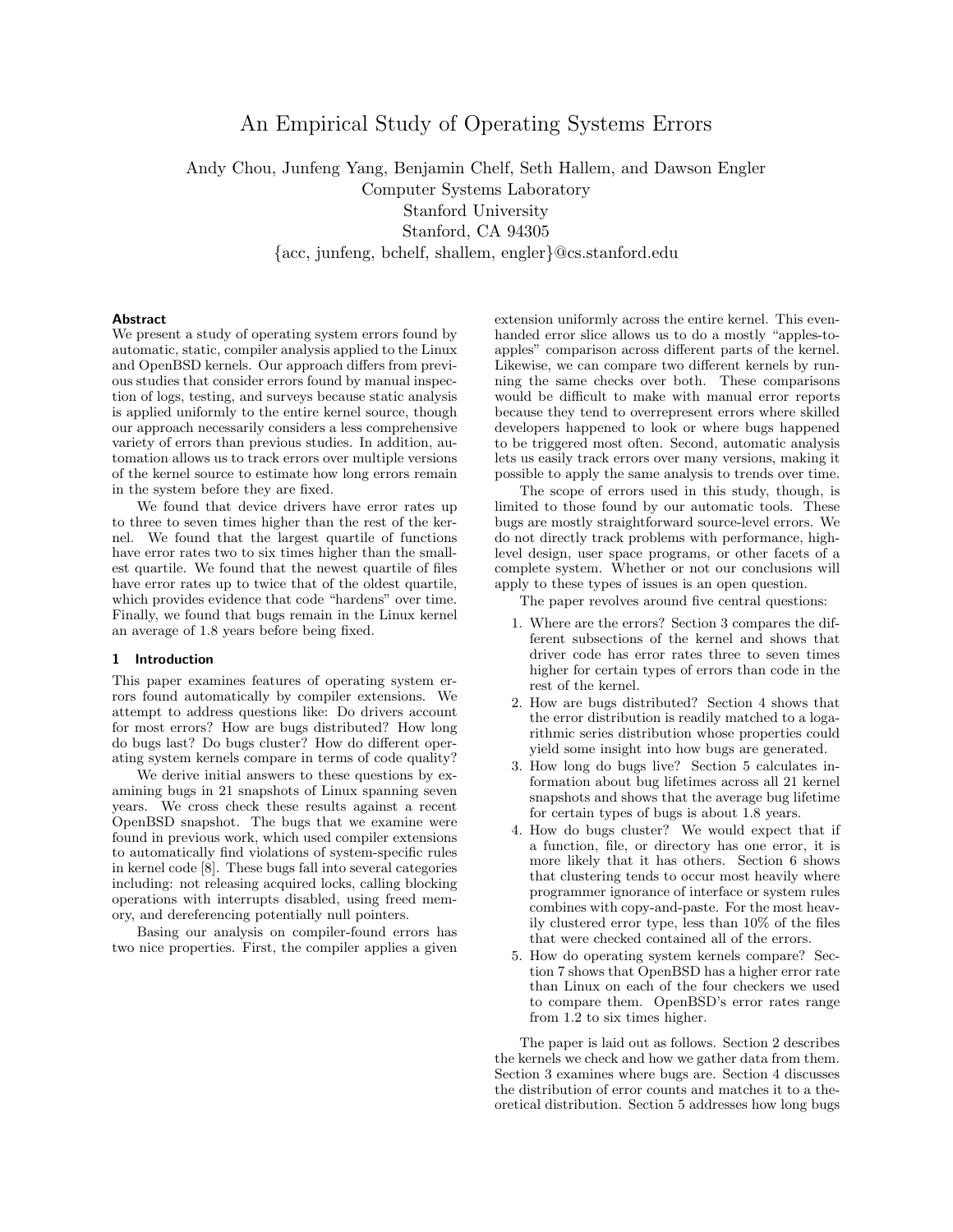live. Section 6 describes how bugs cluster. Section 7 compares OpenBSD and Linux. Finally, Section 8 summarizes related work.

# 2 Methodology

This section discusses the versions of Linux that we use for our study and the system that we use to gather our results.

## 2.1 Where the data comes from

Our data comes from 21 different snapshots of the Linux kernel spanning seven years. We use Linux for several reasons. First, the source code is freely available. Without this feature, a compiler-driven study could not work. Release snapshots dating back to the early nineties are readily accessible, allowing us to look for trends in time and allowing others to get these same releases to check our results. Second, Linux is widely used. As a result, relative to other systems, its code has been heavily tested, meaning that many of the bugs that are easy to find have already been removed. Finally, many programmers have developed Linux code. In aggregate, this effect should reduce the degree to which our results are skewed because of individual idiosyncrasies.

Structurally, the Linux kernel is split into 7 main sub-directories: kernel (main kernel), mm (memory management), ipc (inter-process communication), arch (architecture specific code), net (networking code), fs (file system code), and drivers (device drivers). Figure 1 shows the size of the code that we check across time. The size is measured in millions of lines of code (LOC), including newlines and comments. Each of the 21 different releases that we check are marked with a point. The graph ignores all parts of the kernel specific to architectures other than x86.

The graph shows several interesting features:

- The checked snapshots have grown by a factor of roughly 16 (from 105K lines at version 1.0 to 1.6 million lines in version 2.4.1).
- The bulk of the code we check comes from the drivers. At the extreme ends of the graph, versions 1.0 and 2.4.1, driver code accounts for about 70% of the code size; in the middle of the graph, this percentage drops to slightly over 50%.
- In the two years between 2.3.0 and 2.4.1 the size of the OS almost doubles, growing as much as it did in the previous 5 years. Most of this growth comes from drivers. Secondary contributors are the file systems and network code.

## 2.2 Measurements

Most of the graphs in this paper are built upon four different measurements. The first three are computed directly from the code, while the last is calculated from the other metrics:

Inspected errors: these were errors we manually reviewed.

- Projected errors: these were unreviewed errors found by low false positive checkers.
- Notes: these count the number of times a check was applied. If there are no notes there can be no errors.





Figure 1: The size of the Linux tree that we check over time. Versions 1.1.13, 2.1.{20,60,100,120}, 2.3.{10, 30, 40}, 2.3.99-pre6, and 2.4.0 have a "+" mark but are not labelled. Most of the growth comes from drivers; secondary contributors are the file system and network code. The growth of the rest of the kernel is significantly smaller. The growth rate changes at 2.3.0 where the rate of new driver code increases.

Relative error rate: this metric is the number of errors, either inspected or projected, divided by the number of notes for that error type:  $err\_rate =$ errors/notes. For example, if one kernel has one error and ten notes, its average error rate will be  $1/10 = 10\%$ . We use this to normalize results when comparing different code bases or checkers.

#### 2.3 Gathering the Errors

Our errors were found by the twelve system-specific checkers listed in Table 1. These come from previous work on the xgcc compiler [8]. Whereas this past work demonstrated the effectiveness of system-specific static analysis, it was relatively unreflective about how and why the errors arose. This paper takes the approach as a given and focuses solely on the errors.

To get the inspected errors, we manually examined the error logs produced by the checkers for a small number of kernel versions and determined which reports were bugs and which were false positives. These selected error logs were annotated with this information and propagated to all other versions. The propagation process used the inspected error logs for one kernel version to automatically annotate any errors that also appear in other, uninspected error logs. For example, for the Null checker, we manually inspected the errors for Linux 2.4.1. Each error report was annotated, and then the annotated results were propagated backwards through each version back to 1.0. If a bug in 2.4.1 was also reported for an earlier version, these versions automatically got the bug annotation. We did this back propagation for all bugs found in the 2.4.1 kernel. In addition to inspecting error logs ourselves, we distributed them to system implementors for external confirmation.

To get the projected errors, we ran checkers with low false positive rates over all Linux versions and treated their unexamined results as errors. We primarily use three low false positive checkers in this paper: Var,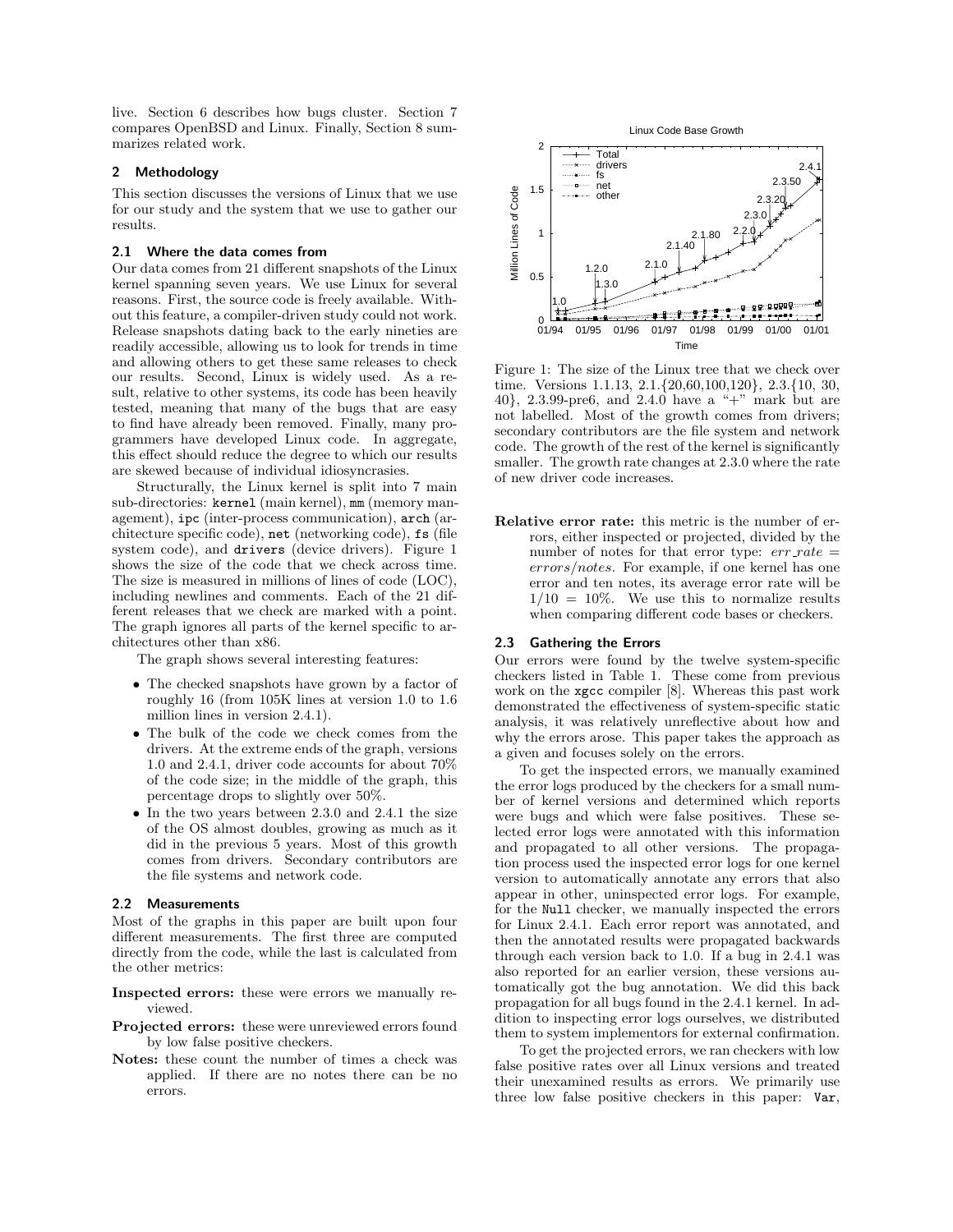| ${\bf Check}$ | Nbugs       | Rule checked                                                                                   |  |  |  |
|---------------|-------------|------------------------------------------------------------------------------------------------|--|--|--|
| Block         | $206 + 87$  | To avoid deadlock, do not call blocking functions with interrupts disabled or a spinlock held. |  |  |  |
| Null          | $124 + 267$ | Check potentially NULL pointers returned from routines.                                        |  |  |  |
| Var           | $33 + 69$   | Do not allocate large stack variables $(> 1K)$ on the fixed-size kernel stack.                 |  |  |  |
| Inull         | 69          | Do not make inconsistent assumptions about whether a pointer is NULL.                          |  |  |  |
| Range         | 54          | Always check bounds of array indices and loop bounds derived from user data.                   |  |  |  |
| Lock          | 26          | Release acquired locks; do not double-acquire locks.                                           |  |  |  |
| Intr          | 27          | Restore disabled interrupts.                                                                   |  |  |  |
| Free          | 17          | Do not use freed memory.                                                                       |  |  |  |
| Float         | $10 + 15$   | Do not use floating point in the kernel.                                                       |  |  |  |
| Real          | $10 + 1$    | Do not leak memory by updating pointers with potentially NULL realloc return values.           |  |  |  |
| Param         |             | Do not dereference user pointers.                                                              |  |  |  |
| Size          | 3           | Allocate enough memory to hold the type for which you are allocating.                          |  |  |  |

Table 1: The twelve checkers used in this paper. If the checker has few false positives, we report the number of bugs as inspected + projected. In total there are 1025 bugs. The top three are the primary projected checkers: we assume all potential errors reported by these checkers are real bugs. The middle set of checkers are used throughout the paper, but we only count manually inspected errors from 2.4.1 as real bugs. The bottom set of checkers are used only occasionally throughout the paper.



Figure 2: The absolute number of projected errors in this study. We believe 1000 is a conservative estimate of the number of unique bugs we have. The errors found by the three projected checkers are usually a function of code size, though the block checker has an unusual dip from version 2.1.60 to 2.3.0. The number of projected errors goes down at 2.3.40 for Block and Null because about 30 Block errors and 40 Null errors were fixed in that version.

Block, and Null. The Var checker produces almost no false positives, Block less than three percent, and Null less than ten percent. While the projected results have more noise, they are fairly representative of the inspected results.

Raw error counts alone cannot answer questions relating to error rates, which require some notion of the number of times a programmer has correctly obeyed a given restriction. Thus, we also use notes, which are emitted whenever an extension encounters an event that it checks. For example, the Null checker notes every call to kmalloc or other routines that can return NULL; the Block checker the number of critical sections it encounters, the Free checker the number of deallocation calls it sees, etc. Notes are the number of places a programmer

could make a mistake relevant to a given check. Thus, for a given checker, dividing the number of errors by the number of notes gives the relative error rate.

Figure 2 graphs all the projected errors we use. We have approximately 1000 unique bugs in total, counting both projected and inspected errors. There are several features to note about the graph:

- The number of errors for the unsupervised checkers generally rises over time, especially after the release of version 2.3.0.
- The Block checker accounts for an unexpectedly large number of the errors. Many developers seem unaware of the restriction that it checks.
- The Null checker also accounts for a large number of errors. This is caused by careless slips, ignorance of exactly which functions might return NULL, and the ubiquitous use of NULL pointers to indicate special cases.

### 2.4 Scaling

A key feature of our experimental infrastructure is that it is almost completely automatic. The main manual parts are actually writing checkers and, for inspected bugs, auditing their output for a single run. Running a checker over all versions of Linux requires typing a single command. These results are then automatically entered in a database and cross-correlated with previous runs. A common pattern is inspecting errors from the most recent release and then having the system automatically calculate over all releases how long each error lasts, where it dies, how many checks were done, and the relative error rate. Further, with the exception of some axis labeling, all the graphs in this paper are generated from scripts. Thus, adding new results and even new checkers or operating systems requires very little work.

## 2.5 Caveats

There are several caveats to keep in mind with our results. First, while we have approximately a thousand errors, they were all found through automatic compiler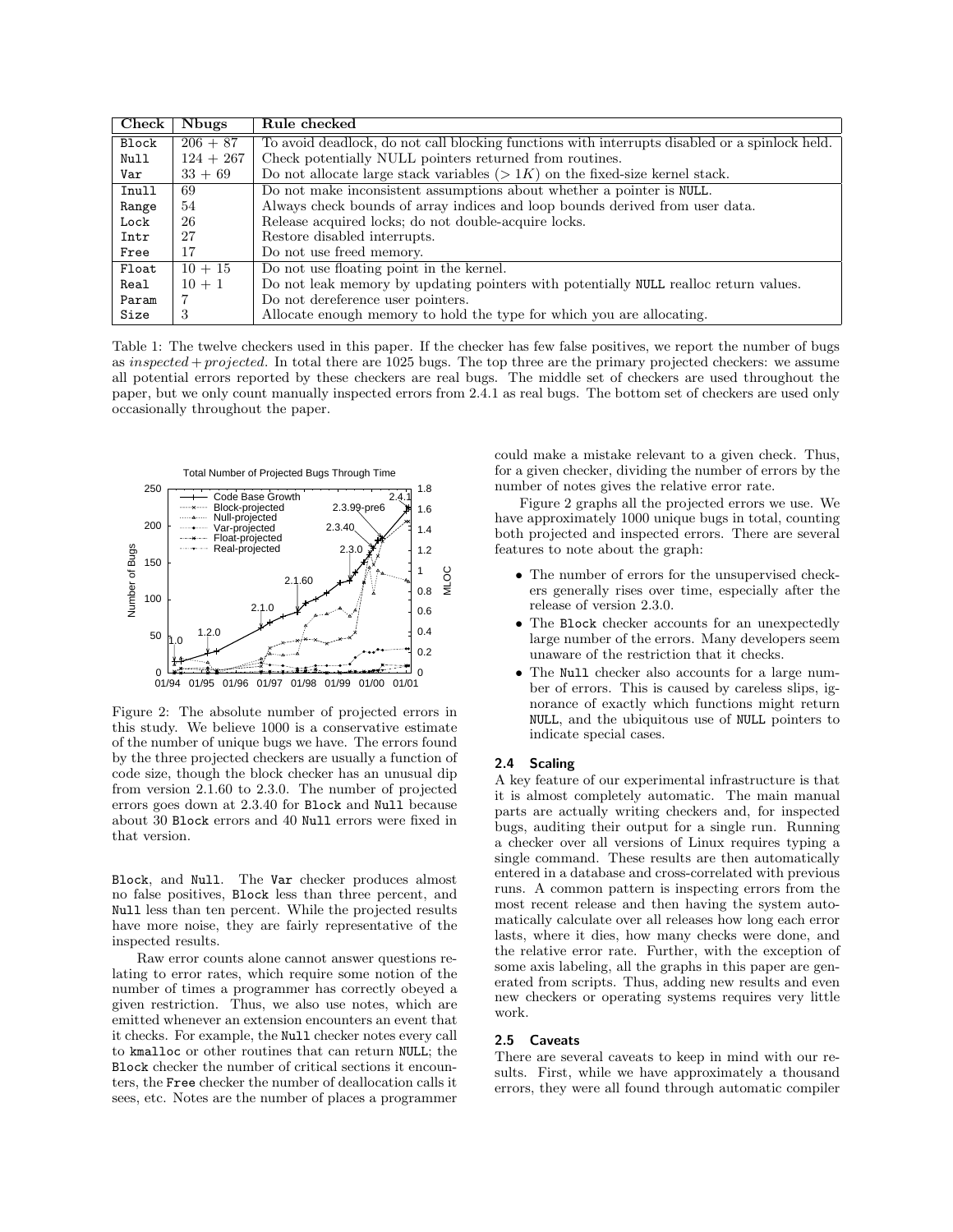analysis. It is unknown whether this set of bugs is representative of all errors. We attempt to compensate for this by (1) using results from a collection of checkers that find a variety of different types of errors and (2) comparing our results with those of manually conducted studies  $(\S 8)$ .

The second caveat is that we treat bugs equally. This paper shows patterns in all bugs. An interesting improvement would be to find patterns only in important bugs. Potential future work could use more sophisticated ranking algorithms (as with Intrinsa [11]) or supplement static results with dynamic traces.

The third caveat is that we only check along very narrow axes. A potential problem is that poor quality code can masquerade as good code if it does not happen to contain the errors for which we check. We try to correct for this problem by examining bugs across time, presenting distributions, and aggregating samples. One argument against the possibility of extreme bias is that bad programmers will be consistently bad. They are not likely to produce perfectly error-free code on one axis while busily adding other types of errors. The clustering results in Section 6 provide some empirical evidence for this intuition.

A final, related, caveat is that our checks could misrepresent code quality because they are biased toward low-level bookkeeping operations. Ideally they could count the number of times an operation was eliminated, along with how often it was done correctly (as the notes do). The result of this low-level focus is that good code may fare poorly under our metrics. As a concrete example, consider several thousand lines of code structured so that it only performs two potentially failing allocations but misses a check on one. On the other hand, consider another several thousand lines of code that perform the same operation, but have 100 allocation operations that can fail, 90 of which are checked. By our metrics, the first code would have a 50% error rate, the second a 10% error rate, even though the former had an arguably better structure.

# 3 Where Are The Bugs?

Given the set of errors we found using the methodology of the previous section, we want to answer the following questions: Where are the errors? Do drivers actually account for most of the bugs? Can we identify certain types of functions that have higher error rates?

#### 3.1 Drivers

Figure 3 gives a breakdown of the absolute count of inspected bugs for Linux 2.4.1. At first glance, our intuitions are confirmed: the vast majority of bugs are in drivers. This effect is especially dramatic for the Block and Null checkers. While not always as striking, this trend holds across all checkers. Drivers account for over 90% of the Block, Free, and Intr bugs, and over 70% of the Lock, Null, and Var bugs.

Since drivers account for the majority of the code (over 70% in this release), they should also have the most bugs. However, this effect is even more pronounced when we correct for code size. Figure 4 does so by plotting the ratio of the relative error rate for drivers versus the rest of the kernel using the formula:

err ratedrivers/err ratenon−drivers



Figure 3: This graph gives the total number of bugs for each checker across each main sub-directory in Linux 2.4.1. We combine the kernel, mm, and ipc subdirectories because they had very few bugs. Most errors are in the driver directory, which is unsurprising since it accounts for the most code. Currently we only compile arch/i386. The Float, Param, Real, and Size checkers are not shown.





Figure 4: This graph shows drivers have an error rate up to 7 times higher than the rest of the kernel. The arch/i386 directory has a high error rate for the Null checker because we found 3 identical errors in arch/i386, and arch/i386 has relatively few notes.

If drivers have a relative error rate  $(err\_rate_{drivers})$ identical to the rest of kernel, the above ratio will be one. If they have a lower rate, the ratio will be less than one. The actual ratio, though, is far greater than one. For four of our checkers, the error rate in driver code is almost three times greater than the rest of the kernel. The Lock checker is the most extreme case: the error rate for drivers is almost seven times higher than the error rate for the rest of the kernel.

The only checker that has a disproportionate number of bugs in a different part of the kernel is the Null checker. We found three identical errors in arch/i386, and, since there were so few notes in the arch/i386 directory, the error rate was relatively high.

These graphs show that driver code is the most buggy, both in terms of absolute number of bugs (as we would suspect from its size) and in terms of error rate. There are a few possible explanations for these results, two of which we list here. First, drivers in Linux and other systems are developed by a wide range of programmers who tend to be more familiar with the device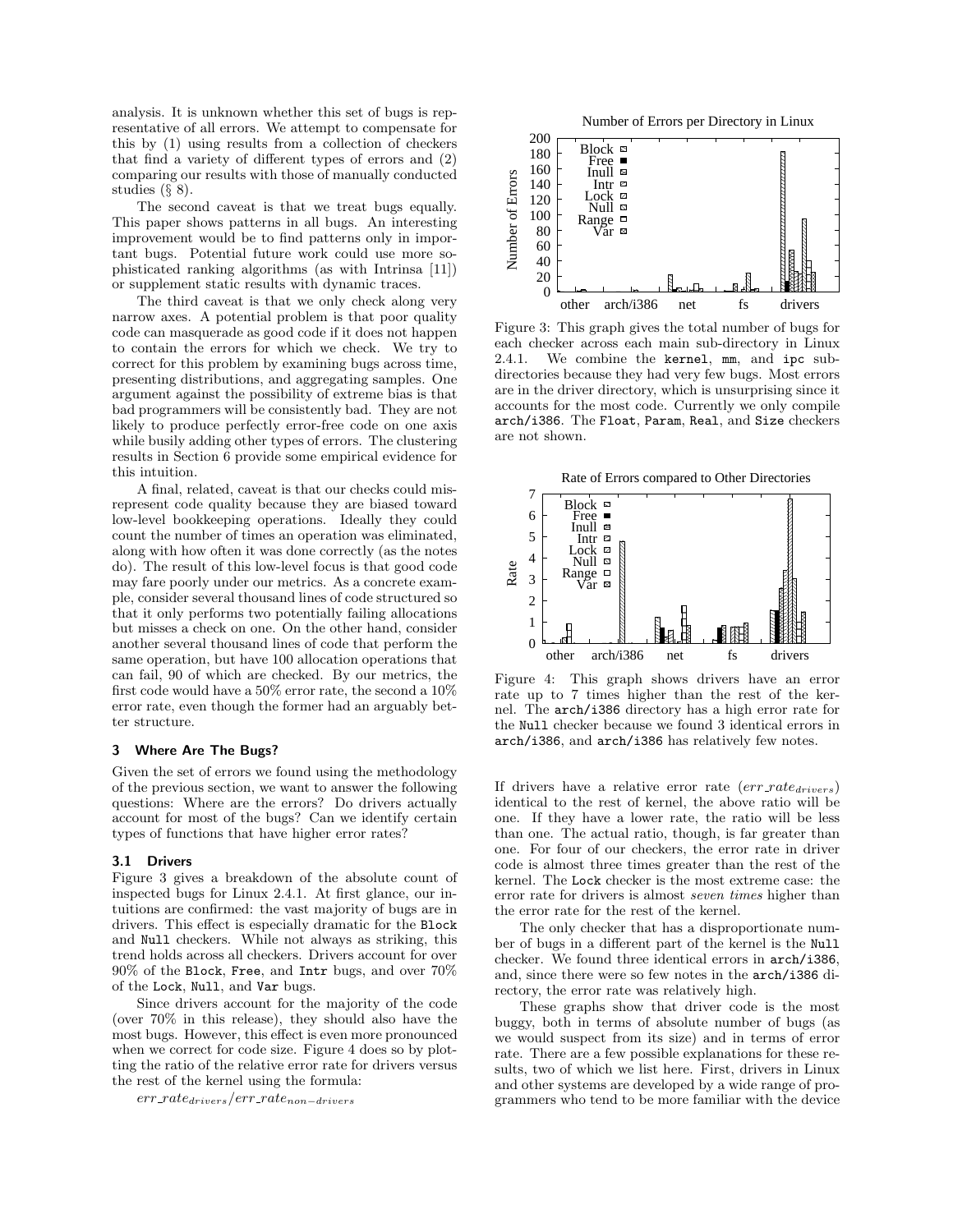

Figure 5: This graph shows the correlation between function sizes and error rates. It is drawn by sorting the functions that have notes by size, dividing them equally into four buckets, and computing the aggregated error rate per bucket for each checker. For all of the checkers except Inull, large functions are correlated with higher error rates.

rather than the OS the driver is embedded in. These developers are more likely to make mistakes using OS interfaces they do not fully understand. Second, most drivers are not as heavily tested as the rest of the kernel. Only a few sites may have a given device, whereas all sites run the kernel proper.

#### 3.2 Large Functions

Figure 5 shows that as functions grow bigger, error rates increase for most checkers. For the Null checker, the largest quartile of functions had an average error rate almost twice as high as the smallest quartile, and for the Block checker the error rate was about six times higher for larger functions. Function size is often used as a measure of code complexity, so these results confirm our intuition that more complex code is more error-prone. Some of our most memorable experiences examining error reports were in large, highly complex functions with contorted control flow. The higher error rate for large functions makes a case for decomposition into smaller, more understandable functions.

#### 4 How are bugs distributed?

When we report the errors found by checkers, we also provide a summary of the errors sorted by the number of errors found per file. A common pattern always emerges from these summaries: a few files have several errors in them, and a much longer tail of files have just one or two errors. In this section we consider the bugs in 2.4.1 and show that this phenomena can be described by the log series distribution [12]. Fitting a theoretical distribution is useful because it (1) compactly describes the basic characteristics of the error data we have, (2) makes quantitative, testable predictions, and (3) allows us to derive a theoretical metric of kernel-wide error clustering behavior (§ 6). The log series distribution implies these high-level properties:

1. The mode (most common value) of the number of errors per unit (i.e. files or chunks of attempts) is



Figure 6: This graph shows a histogram of the number of files with a given number of bugs for all checkers except for Block. The O's are the actual data points; the X's are the theoretical log series distribution that best fits the data. The theoretical distribution has a parameter  $\theta$ . For this data set, the maximum likelihood value is  $\theta = 0.567$ , which gives the density formula for the distribution:  $Pr[X = k] = \frac{1.20 \times 0.567^k}{k}$ .

1.

- 2. The probability of seeing a unit with E errors is a monotonically decreasing function of E. Informally, "In few files, many bugs; in many files, a few bugs."
- 3. The distribution is completely determined by a single parameter,  $\theta$ , which can be estimated directly from the data.

#### 4.1 The Data

Figure 6 shows the distribution of errors in files using a histogram-like representation. The "O" points are the actual data points, and the "X" points are the theoretical distribution, described in the next section. Note that over 60% of the files contain only one error, about 20% contain two, and the distribution rapidly drops off for files with three or more errors. Also note that while there are files with a large number of errors, they get sparser as the number of errors increases (the "O" points are sparser in the tail of the distribution). This implies that there will likely be several files each with a unique (and large) number of errors.

# 4.2 Fitting a Distribution

To fit a distribution to the graph, we start with a set of distributions to test. Each distribution has one or more parameters that change the shape of the curve. We estimate these parameters using the method of maximum likelihood, a well-established statistical technique for such estimations [12, 22]. This technique finds the value of the parameters that is most likely to give rise to the observed data. Once we have the parameters, we can determine how well the data fits the distribution using the  $\chi^2$  (Chi-squared) goodness-of-fit test [22]. The specific details of these calculations will be postponed to the next subsection. After performing the statistical analysis, we discovered that the data is best fit by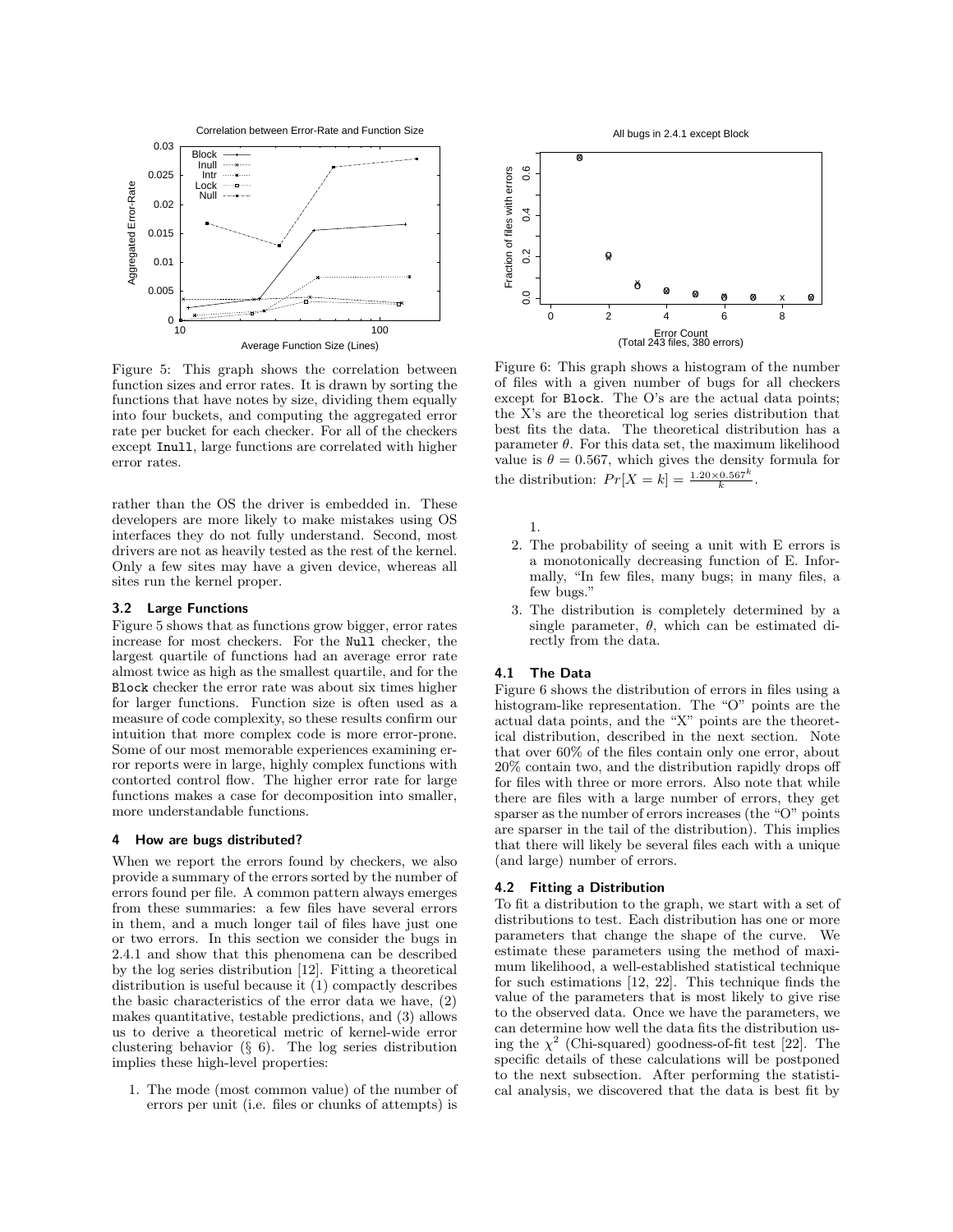

Figure 7: This graph shows a histogram of the number of files with a given number of bugs for the Block checker. The O's are the actual data points; the X's are the theoretical Yule distribution that best fits the data. The Yule distribution has parameter  $\rho$  which has a maximum likelihood value of  $\rho = 1.09$  for this data.

a logarithmic series distribution if we omit the Block checker.

It is not possible to prove that a data set is drawn from a particular distribution; the data set could always be an anomaly. However, it is possible to show that a data set is more likely to come from a particular distribution than another one. Table 2 shows the other distributions we tried, their maximum likelihood parameters for the non-Block errors, and the  $\chi^2$  p-value obtained. The p-value can be roughly interpreted as the probability of seeing the data obtained if it actually came from the theoretical distribution. Standard statistical convention requires a p-value of 5% or lower before rejecting a distribution (sometimes a more stringent value of 2% is used). Only the Yule, geometric, and log series distributions are not rejected by the  $\chi^2$  test: these distributions have p-values of 23%, 24%, and 79%, respectively. We chose the log series distribution because it provided the better fit and because it is relatively easy to analyze and describe.

The Block checker's errors do not fit the log series distribution as well as the results from other checkers. The main cause is that too many files have a large number of Block errors; there is simply more clustering  $(\S 6)$ than the log series distribution predicts. We discuss the distribution of Block checker bugs later in this section.

#### 4.3 The Logarithmic Series Distribution

This subsection describes the statistical methods we used for fitting and testing a distribution for the data. A logarithmic series distribution gives the probability of seeing any value k as:

$$
Pr[x = k] = \frac{\alpha \theta^k}{k} \tag{1}
$$

where  $k > 0$  is the number of bugs,  $\theta$  is the parameter for the curve  $(0 < \theta < 1)$ , and  $\alpha$  is a normalization constant chosen such that the probabilities will add up to 1. Once we have determined  $\theta$ , we have a curve. For the bugs in 2.4.1 except for the Block checker, we calculated a maximum likelihood value of  $\theta = 0.567$ 

| Distribution | Parameter(s)       | p-value                 |
|--------------|--------------------|-------------------------|
| Binomial     | $n = 7, p = 0.234$ | $< 2.2 \times 10^{-16}$ |
| Geometric    | $p = 0.639$        | 0.24                    |
| Log series   | $\theta = 0.567$   | 0.79                    |
| Poisson      | $\lambda = 0.564$  | $1.4 \times 10^{-8}$    |
| Yule         | $\rho = 2.57$      | 0.23                    |
| Zipf         | $\rho = 1.46$      | $7.3 \times 10^{-3}$    |

Table 2: The distributions we attempted to fit to all of the errors we found in 2.4.1 except for Block. The geometric and Poisson distributions were shifted to make the first value 1 (we only model the distribution of files with at least one error). The parameter values are the maximum likelihood values (some were derived numerically). In the statistical literature a p-value of 0.05 or lower is required to "reject" a distribution. Sometimes a more stringent value of 0.02 is used. By either of these criteria, we cannot reject the log series, geometric, or Yule distributions; however, the log series gives a distinctly better fit.

|                         |     | Bin 1   Bin 2   Bin 3   Bin 4 |       |
|-------------------------|-----|-------------------------------|-------|
| Observed $\sqrt{164}$   | -50 |                               |       |
| Expected   164.7   46.7 |     | 17.6                          | -14.1 |

Table 3:  $\chi^2$  calculation for all errors in 2.4.1 except for Block bugs, using 4 bins.

using the techniques found in Johnson and Kotz [12]. Visually, the distribution appears to be a good fit for the data, but a statistical test is more precise than the human eye. If this distribution passes the  $\chi^2$  goodnessof-fit test, then we have some assurance that the data could really have come from that distribution. To apply the test, the data is partitioned into a small number of bins such that the number of errors in each bin is as equal as possible. For example, with three bins: all files with 1 error are typically in bin 1, then all files with 2 errors in bin 2, and all other files are in bin 3. These bins are picked to put a reasonable number of points in each bin (the  $\chi^2$  test usually requires that each bin has at least 5 expected errors). The  $\chi^2$  value is calculated as:

$$
\chi^2 = \sum_{i=1}^{b} \frac{(O_i - E_i)^2}{E_i} \tag{2}
$$

where b is the number of bins, and  $O_i$ ,  $E_i$  are the number of errors observed and predicted for bin i respectively. Once this  $\chi^2$  value is calculated the probability of seeing such a data set can be looked up in a table of  $\chi^2$  values, with the "degrees of freedom" parameter equal to  $b-1$ .

Table 3 shows the observed and expected number of errors in each bin, when testing the logarithmic series distribution with parameter  $\theta = 0.567$ . For this  $\theta$  we obtained  $\chi^2 = 1.05$ , which corresponds to a p-value of 79%. This means that about 79% of the time a random sample that actually came from a log series distribution would be as different from the theoretical distribution as our bug sample is.

# 4.4 Some Properties of the Distribution

We give a useful approximation for the maximum likelihood  $\theta$  [12]. Let x be the average number of errors per file, for files with errors (this implies  $x \geq 1$ ). If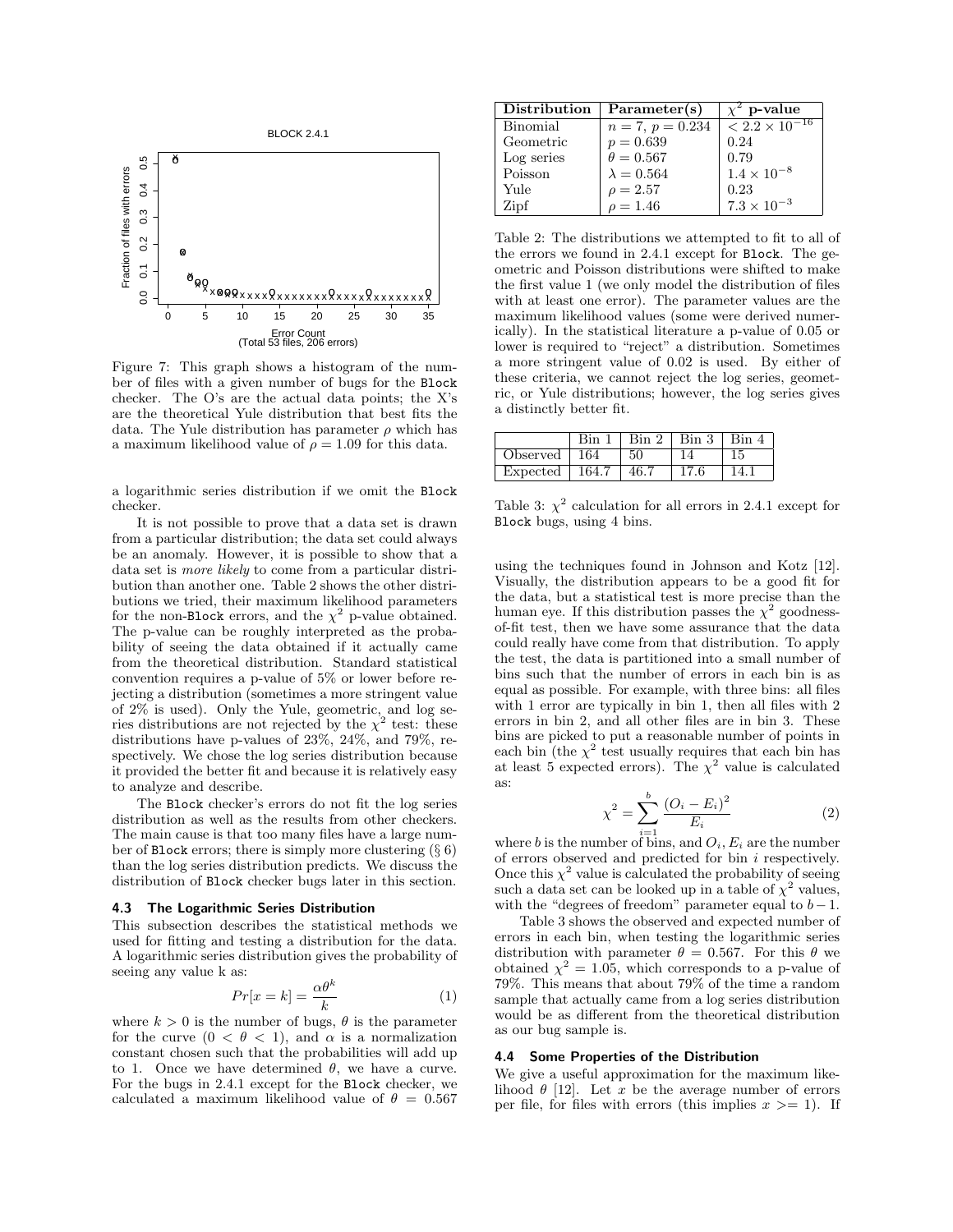$x < 25$  (our data typically has  $1 < x < 2$ ), then  $\theta$  can be approximated as:

$$
\theta \approx 1 - \frac{1}{1 + \left[ \left( \frac{5}{3} - \frac{1}{16} \log x \right) (x - 1) + 2 \right] \log x} \tag{3}
$$

Once we have calculated  $\theta$ , we can use it in various formulas that follow from the distribution. For example, we can predict the total number of files with errors of a given type, given only the number of files that contain exactly one bug  $(n_1)$ :

$$
F = -\frac{n_1}{\theta} \log(1 - \theta) \tag{4}
$$

We can also predict the total number of errors found:

$$
E = \frac{n_1}{1 - \theta} \tag{5}
$$

After calculating  $\theta$  for all non-Block bugs in 2.4.1, we used our data set to check these approximations. Given that  $n_1 = 164$  files contained one bug, the formulas predicted that there would be  $F = 242$  total files with bugs, and  $E = 378$  bugs in total. The actual number of files with errors was 243, and the total number of bugs was 380. Note that since we derived  $\theta$  from the data, this is not a rigorous evaluation, but it does give a feel for how well the "best" curve from this distribution fits our data set.

There are also explicit formulas for the mean number of errors per file  $(\mu)$  and the variance  $(\sigma^2)$ :

$$
\mu = \frac{\alpha \theta}{1 - \theta} \tag{6}
$$

$$
\sigma^2 = \mu(\frac{1}{1-\theta} - \mu) \tag{7}
$$

In Section 6 we use these equations to derive a theoretical measure of kernel-wide clustering.

The log series distribution not only fit the data for all the bugs that we found, but also fit for each individual checker's bugs separated from the others (with different  $\theta$ 's). However, for the Block checker, the Yule distribution [12] fit better than the log series distribution. We omit the details of the Yule distribution, but at a high level it is similar to the log series distribution in that it is a monotonically decreasing distribution with a single parameter. Qualitatively, the primary difference is that it has a longer tail: there is more probability of seeing large numbers of bugs in a file, which is in accord with our finding that the Block bugs exhibit significantly more clustering  $(\S 6)$ . Figure 7 shows the distribution of Block bugs in 2.4.1 with the maximum likelihood Yule distribution, which had a  $\chi^2$  p-value of 99%.

#### 4.5 Discussion

One potential pitfall with our method is that we rely on files as appropriate units for aggregating error counts. Relying on files is appealing because programmers who introduce errors also group related code into files, making them a natural unit for such aggregation. The disadvantage of using files is that they are not equal in terms of size, complexity, and especially number of chances for making an error that our checkers can find. As a result, it is possible that the distribution of file sizes or notes is influencing the distribution of bugs that we observe.

To counter this possibility of bias, we also computed the distribution of bugs over equal-sized chunks of notes. The distribution of errors over these chunks was essentially equivalent both qualitatively and with respect to fitting the theoretical distribution. To form these chunks, we order all of the notes by the full pathname of the file in which they occur. Then, we take consecutive chunks of N notes and count the number of errors among those notes. The distribution of chunks with at least one error are then plotted as described above. The choice of N is somewhat arbitrary, but one natural choice is the average number of notes per file (excluding the Var, Float, and Inull checkers, whose notes are somewhat misleading due to the nature of the checks), which is about 35. We tried many possible values for N, and for most of them the log series distribution fit, both qualitatively and also by passing the  $\chi^2$ test (for non-Block 2.4.1 errors, the p-value was 78% for chunks of size 35, almost the same as it was for files).

Clearly, more data needs to be collected on different types of systems before general conclusions can be drawn about the distribution of bugs in all systems. However, from our initial results analyzing the distribution of bugs in Linux, we believe that there is significant evidence that recognizable patterns do exist.

## 5 How long do bugs live?

The last two sections looked at how bugs were distributed through space. This section looks at their distribution through time by examining bug lifetimes. A lifetime spans the time a bug is introduced (born) to the time it is eliminated (killed). If we sample a system at time  $t$ , the lifetime of the bugs in the system at  $t$  are controlled by birth rate, which is determined by how many of the current bugs were born at each point in the past, and death rate, which is symmetrically determined by how many of the current bugs will die at each point in the future. In aggregate, these control how old the bugs in the system are, and how many, on average, will be killed in a given time span. We show four views of this data:

- 1. The lifetime of all bugs in this study. The lifetime of bugs is an indication of the effectiveness of the testing and inspection process for a system. In an ideal situation, all bugs would be fixed instantly, and bug lifetimes would be zero. In general, shorter bug lifetimes are better.
- 2. A back-projection of the bugs alive in the most recent release (2.4.1) showing when they were born, the birth rate, and the percentage of the bugs in 2.4.1 present in each of the past releases used in this study.
- 3. A magnification of all bug births and deaths for the unsupervised checkers across all releases that shows birth and death rates across many different points in time as well as the number of bugs shared by each release.
- 4. An estimation of bug lifetimes. This calculation is difficult because many bugs we examine are still alive. The problem is analogous to measuring the lifetime of patients in a medical study: patients enter at different times (as with our bugs) and typically some number are still alive when the study ends. We can use the Kaplan-Meier (KM) estimator [7] to estimate bug lifetime within some confidence range.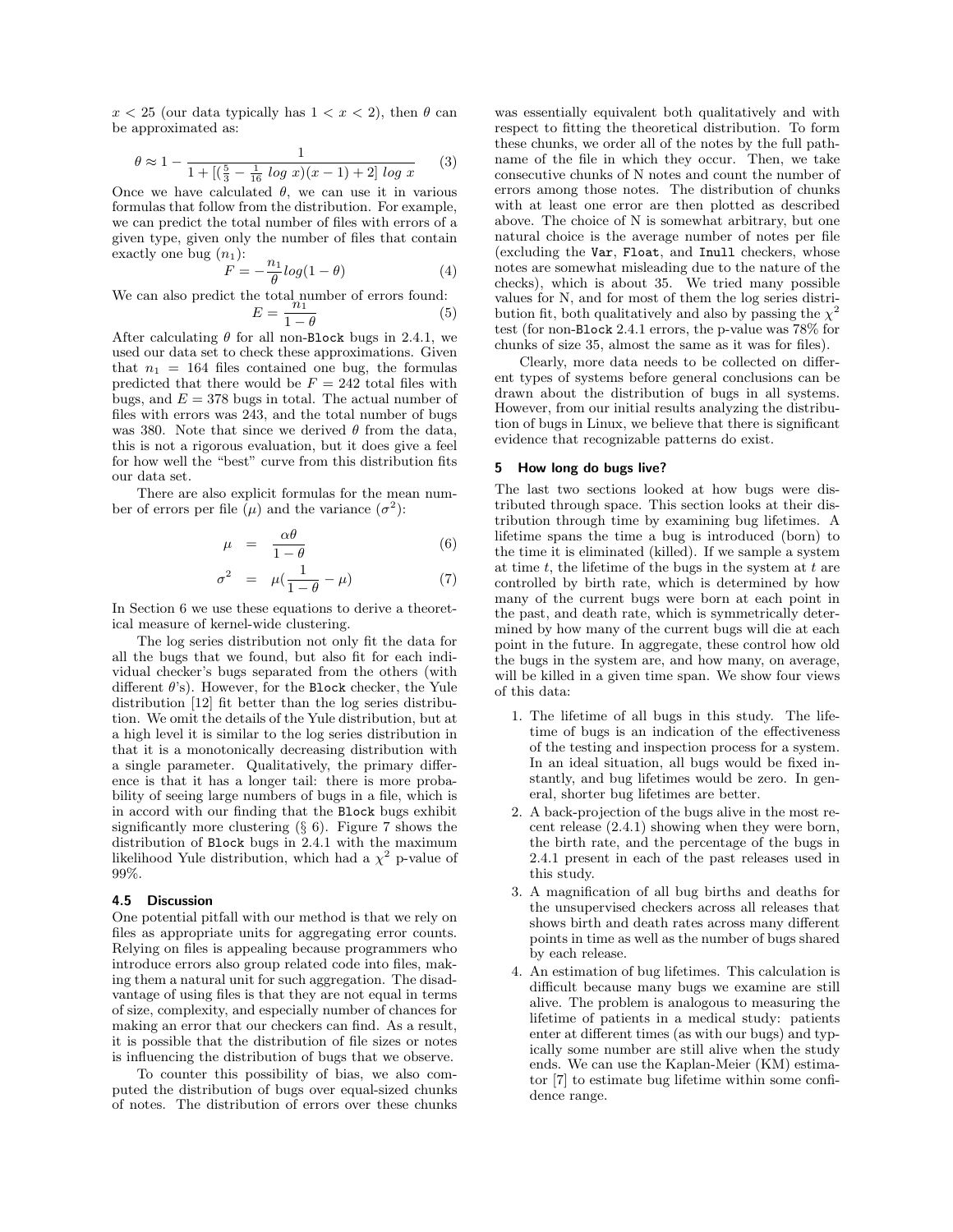

Figure 8: This graph shows the lifetimes of all bugs. Each horizontal line represents a bug's lifetime, sorted first by birth date, then by death date. Bugs found in 2.4.1 appear to 'die' at 2.4.1 but are really censored.



Figure 9: This graph shows the origin of 2.4.1 bugs for each bug type by calculating the percentage of bugs that came from before a given date.

# 5.1 A bug's life

Figure 8 gives the raw lifetime data of all bugs in this study. Each bug has its own unique horizontal line representing its lifetime. The left endpoint denotes when the bug was introduced into the kernel (born). The right denotes when the bug was fixed (died). Bugs that are still alive in the last release have an artificially truncated right endpoint, since we cannot follow them into the future. This truncation is called "censoring" in the statistical literature [7] and must be handled when explicitly calculating bug lifetimes (we return to this point at the end of the section). Left and right endpoints are truncated to version releases, since this is the granularity at which we sample the kernel. We sort the data within a release by the lifetime of the bugs so that the shortestlived bugs are at the top of the band and the longest at the bottom. This gives a distinct "lip" to each version, which corresponds to the bugs that we only detected in that version. Notice that some bugs were detected in just one version but others lasted many years and through many versions.

# 5.2 Magnification: birth rates of 2.4.1 bugs

We magnify the data in Figure 8 by taking all bugs alive in 2.4.1 and following them back in time ("back propagation") to see when they were introduced. Figure 9 shows this information by plotting the percentage of 2.4.1 bugs alive at each release broken down by checker (some checkers are omitted from this graph to simplify it). The back propagation lets us compare the age of bugs in 2.4.1 across many checkers. While back propagation only shows "half" of a bug's life, it gives a feel for the shape of the birth distribution. The distributions for all of the checkers have a similar shape: a sharp dropoff followed by a somewhat longer tail.

## 5.3 Magnification: births and deaths through time

The previous figure focused on known, inspected bugs for a single release. For a more complete picture we would like to answer: (1) what are the birth and death rates? (2) how do these rates fluctuate over time? To answer these questions we use three of our projected checkers, Block, Null, and Var, to obtain errors for all releases. Because these checkers give few or no false positives, they allow us to automatically extract an accurate picture of the actual number of errors, as well as when they were born and when they died.

Figure 10 shows both the bug birth and death rates across all kernel releases. The left side of each curve's peak corresponds to the back-propagation birth-rate curve of Figure 9, while the right side shows the mortality rate (by propagating bugs forward to later releases to see how long before they are fixed).

The primary feature of the graph is that the curves have a sharp dropoff in both directions, which is similar to the back-propagation shape of 2.4.1 errors. The rapid falloff going backward in time (to the left) from any peak means that typically around 40%-60% of the bugs in a given version are introduced during the previous year; the rest are carried over from code older than a year.

For example, consider the peak on the curve labeled 2.3.20. The peak appears at version 2.3.20 because it is the only version containing all of 2.3.20's bugs. For each version both forwards and backwards we plot the number of 2.3.20's bugs that still appear in that version. The graph decreases forward in time (to the right) as more and more bugs die and backwards in time as we consider releases before a bug was introduced. The graph shows a sharp dropoff in both directions; approximately 125 errors in 2.3.20 were carried over from 2.3.0, while about 110 errors survived until 2.4.1. A similar peak appears for other versions, though usually they are not quite as sharp.

The non-centered version of the graph encodes several interesting properties. Connecting the peaks gives a curve showing the absolute number of errors over time. The graph allows one to estimate:

- 1. How many bugs two versions share: take the peak for version A, and follow its curve either forwards or backwards to version B's position on the x axis. The height of A's curve at that point is the number of bugs that A and B have in common.
- 2. The number of bugs introduced and fixed between two versions: take the peak for version A, and follow its curve to version B. The number fixed is A's peak minus the height of its curve at version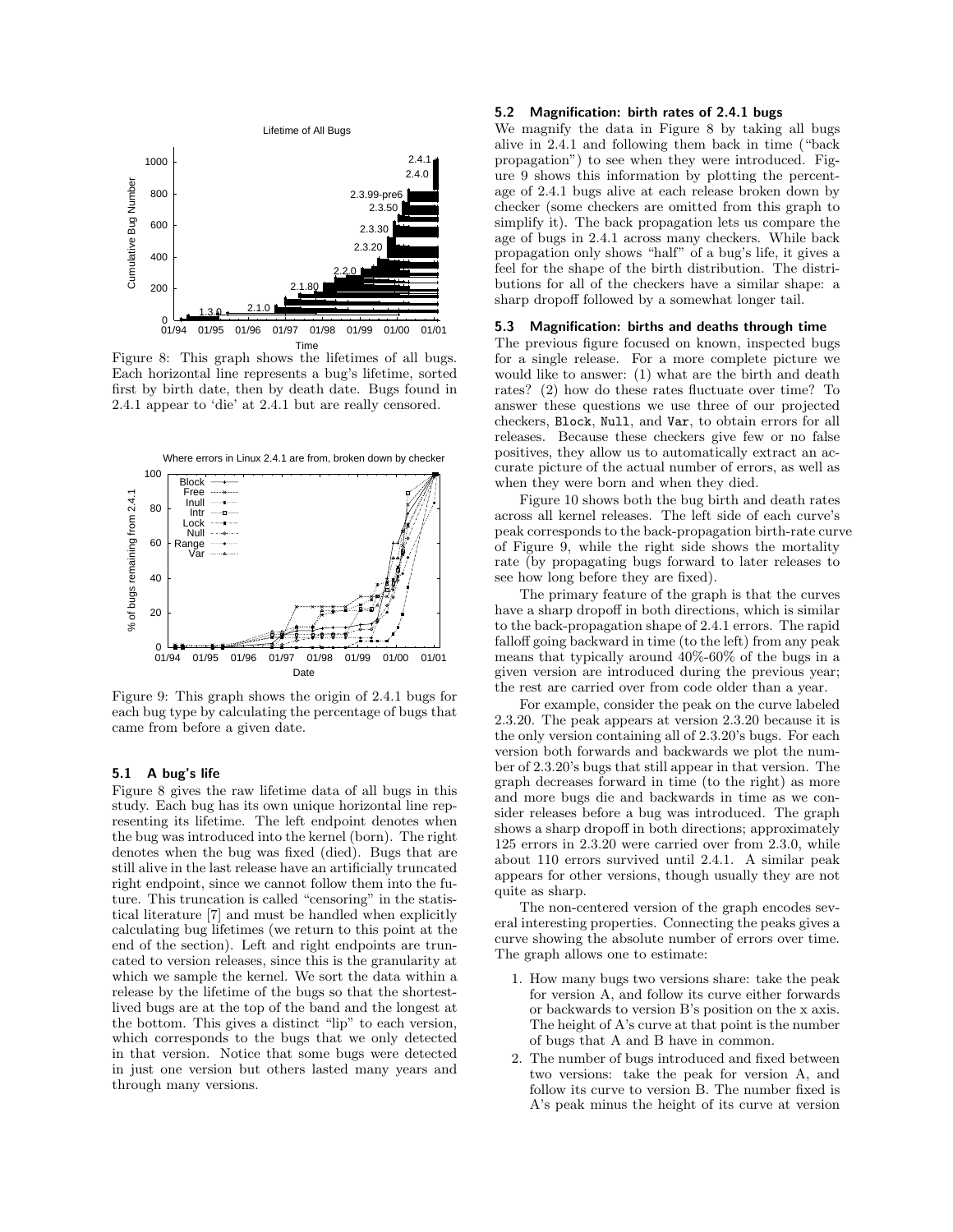

Figure 10: The upper graph shows the forward and backward lifetimes of bugs in low false positive checkers (Block, Null and Var) for selected major release snapshots. Symmetrically, all snapshots have sharp dropoffs both forward and backwards in time, giving further evidence that most bugs die quickly. The lower graph shows this symmetry by centering all lifetime distributions around the same point.

B. The number of bugs introduced between A and B is the height of B's peak minus A's value at B.

3. For a given version, the distribution of how old its bugs are: take the peak for version A and consider all the peaks before it in time. Follow all of their curves to version A; the relative distances between these curves indicate how many errors are from each version in the past.

## 5.4 Calculating average bug lifetime

Some of the most natural questions to ask about aggregated data are what its average and median values are. Extracting these from the type of data we have has three main problems: quantization error, censoring, and interference. First, the granularity of the versions we check limits our precision. Most of the versions are separated by about four months, but the gap ranges from about one month (between 2.4.0 and 2.4.1) to about one year (between 1.1.13 and 1.2.0). Another effect of this quantization is that we will completely miss bugs whose lifespan falls between the versions we check, which tends to make the average lifetime we calculate artificially long. We deal with quantization by assuming that the birth date (i.e., the first version in which



Figure 11: A Kaplan-Meier survival curve that shows the probability of a bug living longer than a given number of years. The dotted curves show the 95% confidence band. This estimator was computed using only bugs from low false positive checkers (Block, Null, and Var).

the bug appears) and death date (i.e., the last version in which the bug appears) are exact, which underestimates the lifetime of the bugs we find. We also ignore the bugs we don't find because their lifetimes fall between versions. Because these two effects have bias in different directions, they will partially cancel each other out.

Second, as we mentioned above, we have no exact death data for many bugs since they are still alive at 2.4.1 (i.e., right censoring). Naively averaging their observed lifespan (treating truncation as death) will significantly underestimate real lifetime. Fortunately, this is a well-studied problem with a standard statistical solution: the Kaplan-Meier (KM) estimator [7]. The Kaplan-Meier estimator gives a maximum-likelihood distribution of bug lifetimes by taking bugs censored at age X (i.e. their age at 2.4.1) to mean "lives at least as long as X." Thus, the Kaplan-Meier estimator takes both censored and uncensored data into account. For a meaningful estimate, however, some uncensored data must be available to serve as the basis for extrapolation. We use the bugs whose real birth and real death were observed in the unsupervised runs (i.e. Block, Var, and Null) described in the previous subsection.

Another problem with calculating lifetimes is our own interference: by providing bug logs we may have shortened overall bug lifetimes. In previous work [8] we found several hundred errors in 2.3.99 and released them to kernel developers. We cannot be sure exactly how many errors were fixed because of our error reporting, but we do have evidence that our efforts did shorten bug lifetime. In Figure 8, there is a noticeable vertical "edge" at 2.3.99, but not at most other versions. This edge corresponds to a significant number of bugs having their last appearance at 2.3.99. Specifically, 95 bugs died at 2.3.99, while only 14-76 died in each previous 2.3.x release, and only 4 died at 2.4.0. We can finesse this problem by treating bugs that die at 2.3.99 as right censored; doing this results in a longer lifetime (average 2.5 years, median 1.7 years if we censor at 2.3.99, as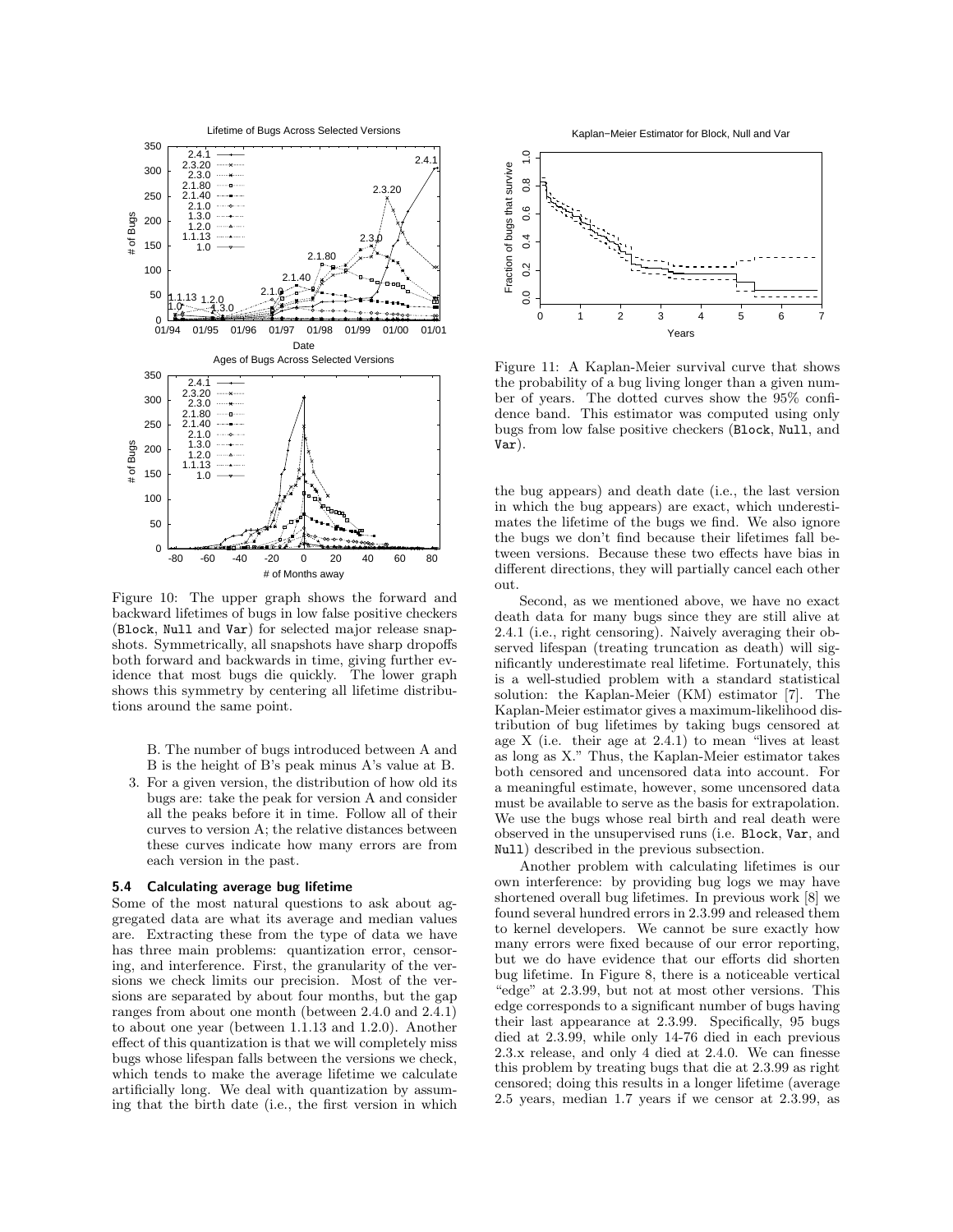| <b>Checker</b> |     |     |                 | Died   Censored   Mean $(vr)$   Median $(vr)$ |
|----------------|-----|-----|-----------------|-----------------------------------------------|
| <b>Block</b>   | 87  | 206 | $2.52 \pm 0.15$ | $(1.93, 2.26, -)$                             |
| Null           | 267 | 124 | $1.27 \pm 0.10$ | (0.64, 0.98, 1.01)                            |
| Var            | 69  | 33  | $1.43 \pm 0.23$ | (0.26, 0.29, 0.79)                            |
|                | 423 | 363 | $1.85 \pm 0.13$ | (1.11, 1.25, 1.42)                            |

Table 4: Average bug lifetimes predicted by the Kaplan-Meier estimator. Died is the number of bugs for which we observed the entire lifetime, while Censored is how many were still present in 2.4.1 and are therefore right-censored. The Mean is presented with the standard error (the standard deviation of random samples of this size from the true mean). The Median is presented as a triple (LB, M, UB) where LB is the lower 95% confidence level, M is the median, and UB is the upper 95% confidence level. An "-" means the statistic is not derivable from the data we have.

opposed to average 1.8 years, median 1.25 years if we censor at 2.4.1). However, this estimate will err on the long side since an unknown number of those 95 bugs may have been removed without our interference. We do not consider the problem of interference further in the rest of this section.

Finally, any calculation of bug lifetimes should take into account the nature and purpose of development during the period measured. Traditionally the odd releases (1.3.x, 2.1.x, 2.3.x) are development versions that incorporate new features and fix bugs, whereas the even versions (1.2.x, 2.2.x, 2.4.x) are more stable release versions, with most changes being bug fixes (though there are exceptions). Development on odd versions proceeds in parallel with the stabilization of even versions. We have chosen to model mostly the development path, picking up many minor releases of odd versions but only the major releases of even versions (except for 2.4.1). This choice also allows us to linearly order the versions in time, which we could not have done if we also examined the minor releases of even versions.

Given a set of data points representing bug lifetimes, the Kaplan-Meier (KM) estimator derives a maximumlikelihood survivor function, which is defined as follows. Let  $X$  be a random variable representing the lifetime of a bug. The survivor function  $F_X(t)$  gives the probability that a bug lives at least as long as  $t$ .

$$
F_X(t) = Pr[X \gt t] = \prod_{i=0}^{t} (1 - \frac{d_i}{r_i})
$$
 (8)

In this function,  $d_i$  is the number of bugs that die at time i, and  $r_i$  is the number of bugs still alive at time i (including censored bugs).

Figure 11 shows the KM survival curve for all of the low false positive checkers combined. The two dotted curves surrounding the curve show the 95% confidence band. Notice that this band grows rapidly as the bug lifetime increases. This increase is due to the small number of bugs in our data that have extremely long lifetimes. For each possible bug lifetime up to the maximum lifetime observed, the KM curve gives us the probability that a random bug will live that long. For example, this curve shows us that there is approximately a 50-60% chance that a bug will last for over one year, but that percentage drops to 30-40% for lifetimes over two years. Notice that the upper-left hand corner of the curve does not begin at 1.0 because of our sampling granularity. There are a significant number of errors that only show up in a single version, and we count these as having a lifetime of zero.

The graph can also be used to estimate the max-

imum error birth rate that can be tolerated without increasing the total number of bugs. If the birth rate exceeds the death rate then kernel will tend to accrue errors over time, and if the converse holds then errors will gradually be purged. Assuming KM is a good approximation of the errors we did not manually inspect, then the figure can also be used as a crude metric for how well the system is tested and audited: a sharp downward slope indicates a rapid rate of bug fixing; a more horizontal slope indicates that fewer bugs are being removed in a given time, with the implication that bug lifetimes will be longer.

We were surprised to find that errors tend to live quite a long time before being extinguished. The average bug lifetime we calculated is around 1.8 years, with the median around 1.25 years. Table 4 breaks this number down by checker. Note the much shorter median lifetime for Var compared with Block and Null. This perhaps indicates the relative importance of these errors to kernel developers, or could be due to the fact that given one Var bug it is easy to find all other bugs that use the same type using a string search. On the other hand, the relatively long average lifetime for Var may mean that once the easy errors were removed, the rest were more difficult to find, perhaps because they didn't cause many stack overflows in practice.

Average Age. If we compute the average age of bugs in any one particular version, it is always relatively small. For example in 2.4.1 the average age of a bug is about 1 year. How does this mesh with our estimate of 1.8 years for the average bug lifetime? A simple analogy with human lifetimes clarifies the situation. Suppose an average person has a life expectancy of 77 years. If at any time we take a sample of the ages of people and find the mean, it will always be far less than 77 years. Every sample point in a given version is right-censored, so we will always get a much shorter average age than the average lifetime.

Code Hardening. A widely held systems belief is that as code ages, it becomes less buggy, presumably because testing and inspection will gradually weed out more errors. In order to test this hypothesis, we calculated the average number of bugs in each file as a function of file age. We ordered all files in 2.4.1 that have notes by their ages, equally divided them into four buckets and computed the aggregated error rate per bucket for each checker. Figure 12 shows that older files tend to have lower error rates. For all of the checkers shown, the newest quartile of files have an average error rate about twice as high as the oldest quartile of files.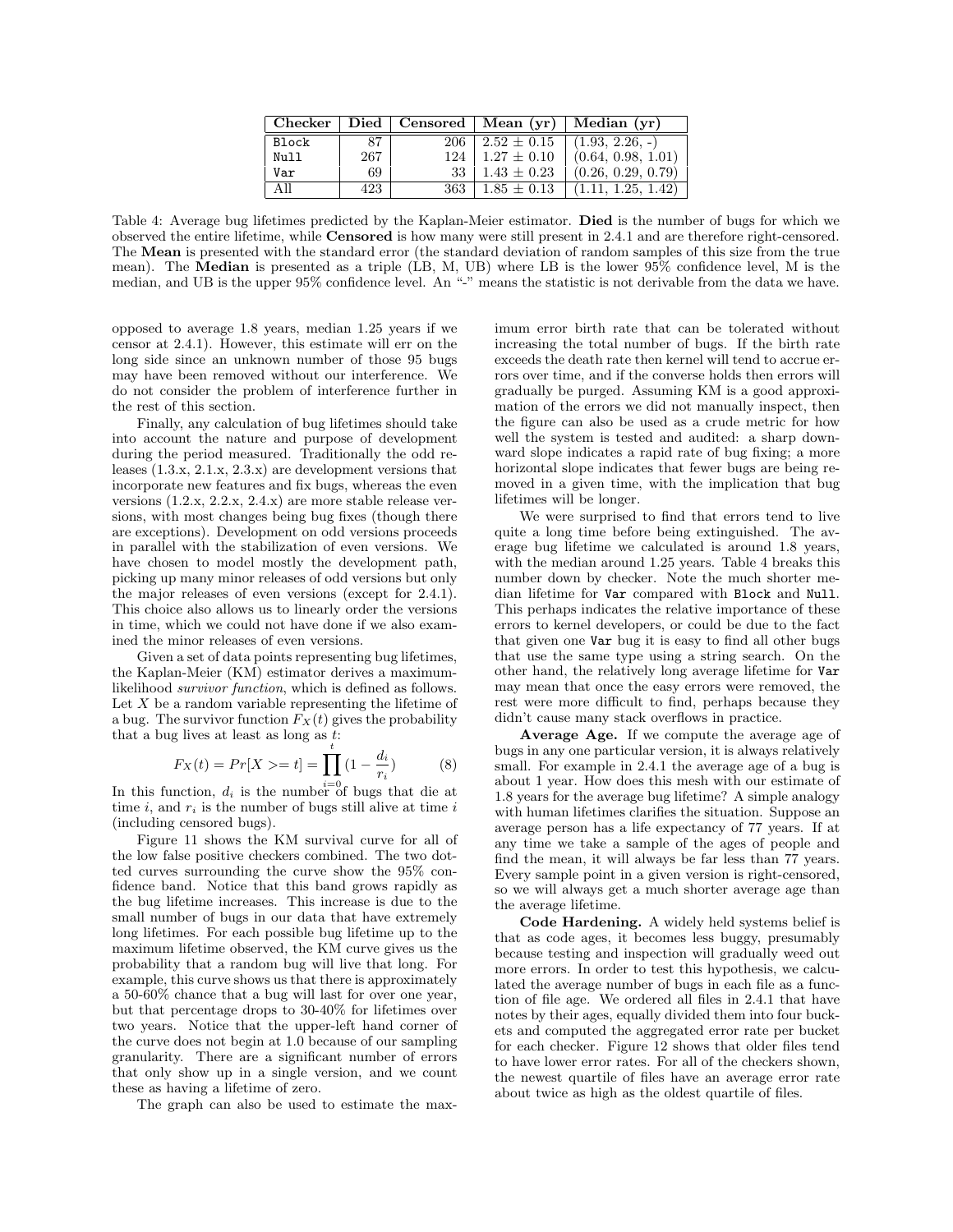

Figure 12: Older files tend to have lower error rates.

## 6 How do bugs cluster?

Many errors are not independent: if a type of bug appears once in a function, file, or directory, another bug is much more likely to appear within that unit than in another random unit. Two reasons for dependence are incompetence and ignorance. As programmer competence degrades, error rates increase. Similarly, if a programmer is ignorant of system restrictions, he/she will tend to make more errors than a programmer that is not. Thus, for large systems with many programmers, dependent errors will cause error "clustering," where parts of the OS have much higher error rates than the global error rate. This section:

- 1. Graphically shows clustering in Linux, both in raw form and compared to the clustering that would be measured from random events.
- 2. Presents and applies an intuitive measurement of clustering for subsystems. This measurement can be used to rank subsystems for auditing: subsystems with strong clustering on one rule will reasonably have clustering on others and be the most profitable candidates for auditing.
- 3. Presents and applies a global measure of clustering that can be used to compare the system-wide clustering of different types of errors. If a particular type of error exhibits system-wide clustering, then programmers are probably ignorant of the particular rule or interface involved. This implies that the rule or interface should be abolished or programmers should be educated to prevent future errors.

# 6.1 Views of clustering

Figures 13 shows a graphical demonstration of clustering for the Block checker. We sort the files by the number of notes and then plot the number of errors in each file. For a random distribution, we would expect the number of errors to be a relatively stable fraction of the number of notes with few deviations far above the expected curve. Instead, we see several unlikely spikes and a relatively weak correlation with the number of notes, which together indicate clustering.

Another way to look at clustering is to consider the skew caused by clustered bugs. We use "skew" to de-





Figure 13: A view of the Block errors found in the entire Linux 2.4.1 kernel. Files are numbered by the number of notes and placed in sorted order on the x-axis. For random coin tosses one would expect the number of errors to be a relatively stable fraction of the number of notes. The absolute number of notes in each file is plotted on the right y-axis, while the absolute number of errors in each file is plotted on the left y-axis.

scribe a situation where a small portion of the population (e.g., files, directories, and notes) accounts for a large portion of the interesting cases. Figure 14 shows how clustering can be viewed as skew in a distribution by considering the Block checker. On the x-axis we place the files ordered by number of bugs, with the files with the most bugs on the far left. On the y-axis we plot how many bugs remain in files to the right of the point. For the Block checker (the far left curve), approximately 80% of the total errors are accounted for by 50% of the files that contain errors (point A). (Note that all errors from the Block checker occur in 8% of all files, so 4% of the total files account for 50% of the errors from the Block checker.)

Of course, even if we threw bugs into the source at random, there would be some "clustering" since the errors would sometimes fall together even though they are really independently placed. Thus, for comparison, we plot the results of a random experiment run 1,000 times over the distribution of notes and plot the maximum and minimum results (the two far right curves). Two things are immediately apparent: the random experiment predicts that 60%-100%+ more files will have errors than actually do, and, unlike the observed results, 80% of the errors would be accounted for by between 75% (point B) and 80% (point C) of the files.

#### 6.2 Clustering in Subsystems

In this subsection we calculate approximately how likely an observed cluster is due to chance using Chernoff bounds for independent Poisson trials [19]. This metric is useful for ranking subsystems for auditing, but it does not provide a whole-kernel metric; we present a global metric in the next section.

Suppose we model each call to a function that can return a NULL pointer as a coin flip, and with some probability  $P_{bug}$  the caller forgets to check the return value along some path that later uses that pointer. Tak-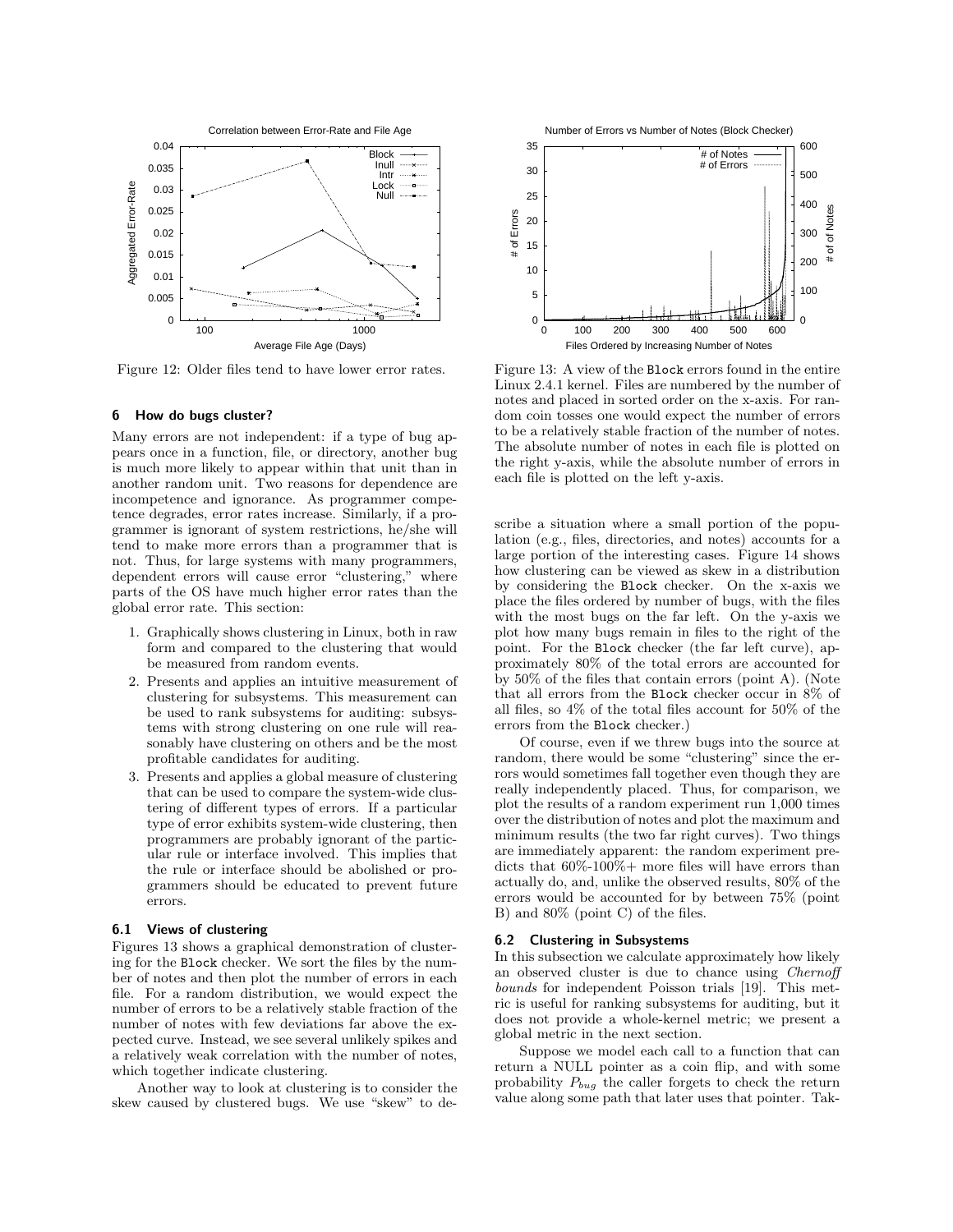| $\overline{\rm DIR}$  | <b>Notes</b> | <b>NBugs</b>   | Expect | $\overline{\mathbf{P}}$          |
|-----------------------|--------------|----------------|--------|----------------------------------|
| <b>Block Checker</b>  |              |                |        |                                  |
| net/atm               | 152          | 22             | 1.94   | $3.\overline{1 \times 10^{-15}}$ |
| drivers/i2o           | 692          | 35             | 8.81   | $2.6 \times 10^{-10}$            |
| drivers/isdn/hisax    | 956          | 41             | 12.17  | $7.9 \times 10^{-10}$            |
| drivers/usb/serial    | 94           | 9              | 1.20   | $3.2\times10^{-5}$               |
| drivers/isdn/icn      | 86           | 8              | 1.10   | $1.2 \times 10^{-4}$             |
| drivers/net/pcmcia    | 240          | 12             | 3.06   | $5.7 \times 10^{-4}$             |
| drivers/net/wan/lmc   | 146          | 9              | 1.86   | $8.7 \times 10^{-4}$             |
| drivers/isdn/act2000  | 24           | 3              | 0.31   | $1.6 \times 10^{-2}$             |
| drivers/atm           | 317          | 6              | 4.04   | $6.6 \times 10^{-1}$             |
| <b>Null Checker</b>   |              |                |        |                                  |
| fs/udf                | 88           | 11             | 1.97   | $5.0 \times \overline{10^{-5}}$  |
| drivers/net/tokenring | 22           | 6              | 0.49   | $7.5 \times 10^{-5}$             |
| drivers/char/drm      | 69           | 9              | 1.54   | $2.2 \times 10^{-4}$             |
| drivers/net/pcmcia    | 39           | 6              | 0.87   | $1.6 \times 10^{-3}$             |
| drivers/pcmcia        | 28           | 5              | 0.63   | $2.4 \times 10^{-3}$             |
| drivers/scsi          | 253          | 13             | 5.65   | $3.1 \times 10^{-2}$             |
| drivers/char/rio      | 19           | 3              | 0.42   | $3.7 \times 10^{-2}$             |
| drivers/telephony     | 7            | $\overline{2}$ | 0.16   | $3.9 \times 10^{-2}$             |
| drivers/ide           | 56           | 5              | 1.25   | $4.2 \times 10^{-2}$             |

Table 5: The number of notes and bugs found in Linux 2.4.1 for the top 9 most clustered leaf directories. Expect is the expected number of errors that we would find if errors were distributed as coin flips, i.e.  $\textbf{Expected} = \textbf{Notes} * P_{bug}$ , where  $P_{bug}$  is the total number of bugs found divided by the total number of notes for the entire kernel for that checker. There were 206 errors / 16176 notes for Block, and 124 errors / 5550 notes for Null. We use the Chernoff bound for independent Poisson trials to calculate P, an upper bound on the probability that the number of bugs would exceed the expected number by as much as we observed. As expected, errors for Block (a rule that programmers seem relatively ignorant of) cluster significantly more than Null errors.

ing  $P_{bug}$  to be the measured average rate of such errors over the entire Linux kernel, sometimes a single function or directory will have no errors, sometimes one error, and sometimes many.

To test this model, we compute the likelihood that randomly distributed errors cluster in the same way as our observations for each directory in the Linux 2.4.1 distribution. Table 5 lists leaf directories with significantly more bugs than the expected number for the Block and Null checkers. We apply the Chernoff bound for Poisson trials to bound the probability  $P$  that a directory has many more bugs  $N$  than the expected number of errors E:

$$
P = Pr[N > (1 + \delta)E] < \left[\frac{e^{\delta}}{(1 + \delta)^{(1 + \delta)}}\right]^E \tag{9}
$$

Here  $N$  is the number of bugs in the directory,  $E$  the expected number of errors for the directory, and  $\delta$  is the fraction by which the actual number of bugs exceeds the expected number. If clustering did not exist, then the probability  $P$  for each directory would be expected to have reasonably large values (close to 1), especially since the number of directories (samples) is relatively small. However, the extremely low bounds are strong evidence that the errors are not randomly distributed and that clustering exists. At the most extreme, the likelihood of seeing the results found in the net/atm directory is less than 3.1 out of 1,000,000,000,000,000! This clustering turned out to be caused primarily by one file that called a blocking function 22 times with a spin lock held. Another example was a single file in the drivers/i2o directory. Within this file, 34 of the errors were caused by cut-and-paste: one of the errors was copied in 10 places and another in 24!

## 6.3 A Global Clustering Metric

While equation 9 gives a simple way to rank clustering in subsystems by how much they deviate from a coin flip process, it does not provide a single summary metric for how much clustering exists in the entire kernel. The reason is that the bound depends on the global error rate being different from the error rate in particular subsystems; when applied to the whole kernel this difference in error rates disappears and the bound becomes meaningless. For example, it cannot be used to compare how errors from different checkers cluster across the entire kernel.

We propose a simple metric that provides a global quantitative measure of clustering. To provide some intuition for our metric, consider the possible arrangements of four errors in four files, shown in Table 6. The value of this metric can be seen from this example: given a system with a number of known errors, it provides a quantitative way of describing how closely the errors are grouped together.

Intuitively, the first row has the least clustering, and the last row has the most. A natural way to formalize this intuition is to note that clustering is an aggregate measure of how far the distribution of errors deviates from the average for each file.

Consider a system with  $N$  units (files, for example). Let  $E = \{e_1, e_2, ... e_N\}$  denote the number of errors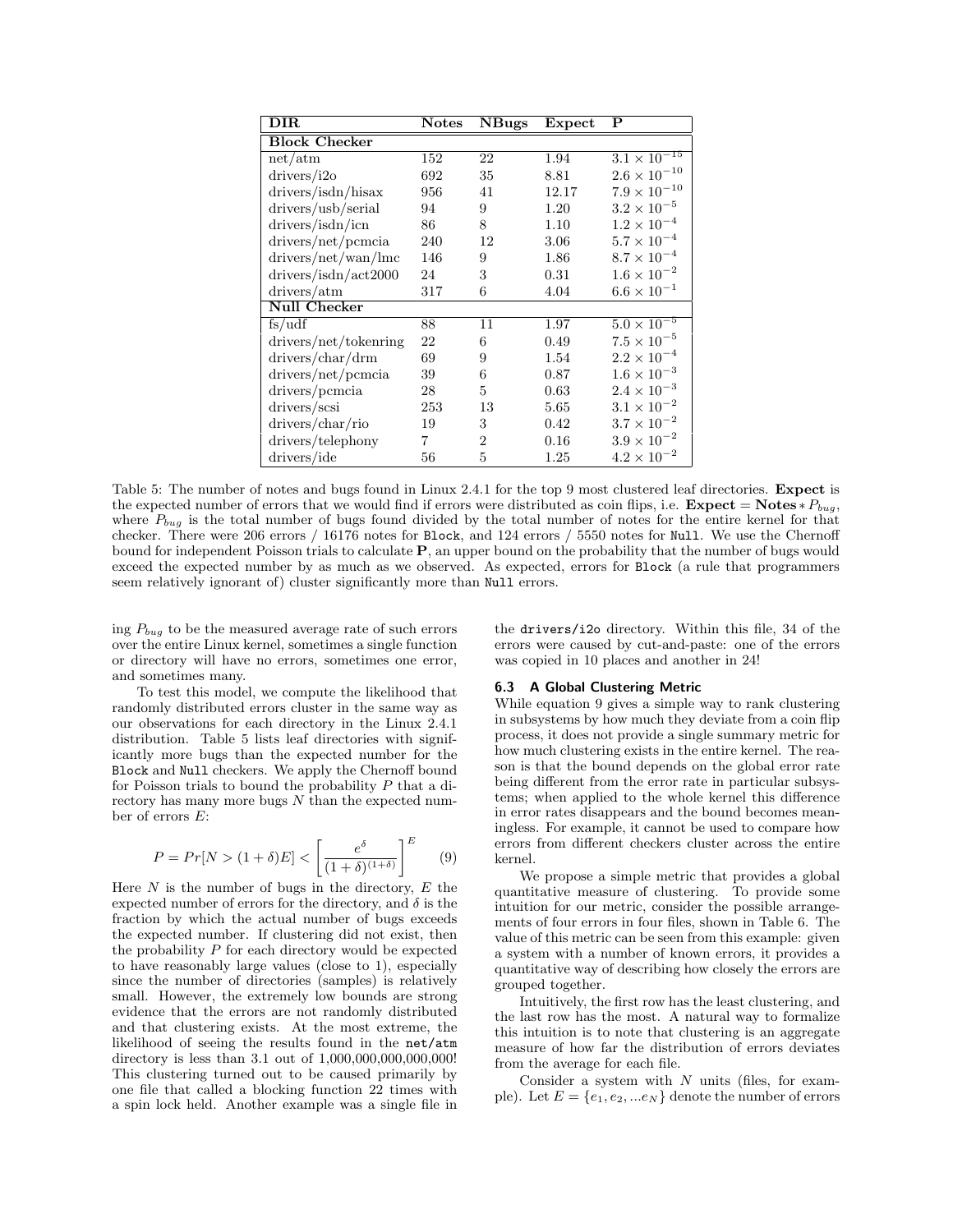

Figure 14: A plot of clustering as skew: 50% of the files account for 80% of the errors. The maximum and the minimum are shown by the curves Random-Max and Random-Min. The curve for Real represents the observed results. If the bugs were thrown into files randomly, we would expect that the curve for Real would fall somewhere between Random-Max and Random-Min.

|             | Arrangement | Clustering |    |     |
|-------------|-------------|------------|----|-----|
| e1          | е2          | e3         | e4 | c   |
| X           | X           | X          | x  |     |
| XX          | x           | X          |    | 0.5 |
| XX          | XX          |            |    |     |
| <b>XXX</b>  | x           |            |    | 1.5 |
| <b>XXXX</b> |             |            |    | S   |

Table 6: The possible arrangements of four errors in four files and the clustering value assigned to the arrangement by the clustering metric. Permutations of these arrangements result in identical amounts of clustering and are not shown.

found in each unit. Let  $\mu = \frac{1}{N} \sum_{i=1}^{N} e_i$  be the average number of errors per unit. Then our clustering metric c is defined as:

$$
c = \frac{\sum_{i=1}^{N} (e_i - \mu)^2}{\sum_{i=1}^{N} e_i}
$$
 (10)

The clustering formula is very similar to the formula for the variance of the  $e_i$ 's, except that the denominator is the total number of errors, not the total number of units. The problem with directly using a measure such as standard deviation or variance as the metric for clustering is that the number of units is rather arbitrary. Using either of those metrics, it would be difficult to compare two different clustering values if their number of units were different. However, notice that the variance,  $\sigma^2$  is related to c by:

$$
c = \frac{\sigma^2}{\mu} \tag{11}
$$

Thus our clustering metric is simply the ratio of the variance to the mean. In the statistical literature, this is called the dispersion index. It is often used in biological applications to measure the clustering tendency of populations, and it has also been used in modeling the burstiness of network traffic [16]. The main feature

of  $c$  is that it predicts if the distribution is clustered as much as random  $(c = 1)$ , less clustering than random  $(c < 1)$ , or more clustered than random  $(c > 1)$ , where "random" is taken to mean a Poisson distribution. If  $c = 0$ , then the distribution is uniform and there is no clustering at all.

Table 7 shows the value of c for Linux version 2.4.1 broken down by checker (for now, only the value of c matters;  $c_{theoretical}$  will be explained in the next section). The clustering metric is computed twice: once by using chunks of notes as the units (as described in § 4) and once by using files as the units. Using chunks is a more accurate measure of clustering because each chunk has an equal number of notes, and each note represents an opportunity for an error. In contrast, using files ignores the fact that different files will contain a different number of notes. In the remainder of this section we focus on the clustering results for chunks.

The most striking thing about the clustering data is that, with the exception of Block, all of the checkers show clustering less than random. For the Param, and Size checkers, this is easy to explain: there are simply too few bugs to show much clustering. For chunks, the Free, Intr, and Lock checkers show clustering near uniform (i.e. almost no clustering at all). We hypothesize that this is due to the level of understanding of the programmers. For example, anyone who calls cli to disable interrupts should know the meaning of disabling interrupts and therefore should know not to leave them disabled. By using part of this interface, the programmer demonstrates knowledge of what the interface does and knowledge of how to use it. As a result, the bugs that we find are mostly isolated mistakes.

The Inull and Null checkers show higher clustering values, though they still cluster less than random. For the Null checker, some programmers might not have known all of the functions that can return NULL. For the Inull checker, we believe the clustering was largely caused by cut-and-paste of incorrect code.

Clustering values greater than one potentially demonstrate that the programmer did not understand what they were doing in the places with all the bugs. Only the Block checker falls into this category. It is very likely that a programmer does not realize that he cannot call a blocking function when interrupts are disabled or a spin lock is held. Or perhaps he knows this rule, but fails to know every single function that can block. In either case, the programmer's understanding of the interface is incorrect, and he is therefore more likely to make the same mistake repeatedly.

It is important to note that the clustering values are calculated without including the chunks that have no bugs. In other words, these numbers only represent the clustering among chunks that have bugs. If we were to include all chunks, these numbers would be higher, so we use them as an underestimate of the clustering. We ignore the zero-bug chunks so that we can compare these numbers to the theoretical distribution that we calculated in Section 4.

We can relate the above clustering metric to the distribution of errors in the following way. As we have seen, by fitting a logarithmic series curve to the data, we obtain a value for  $\theta$  that in turn determines a theoretical approximation for the variance  $\sigma^2$  (Equation 7). Divid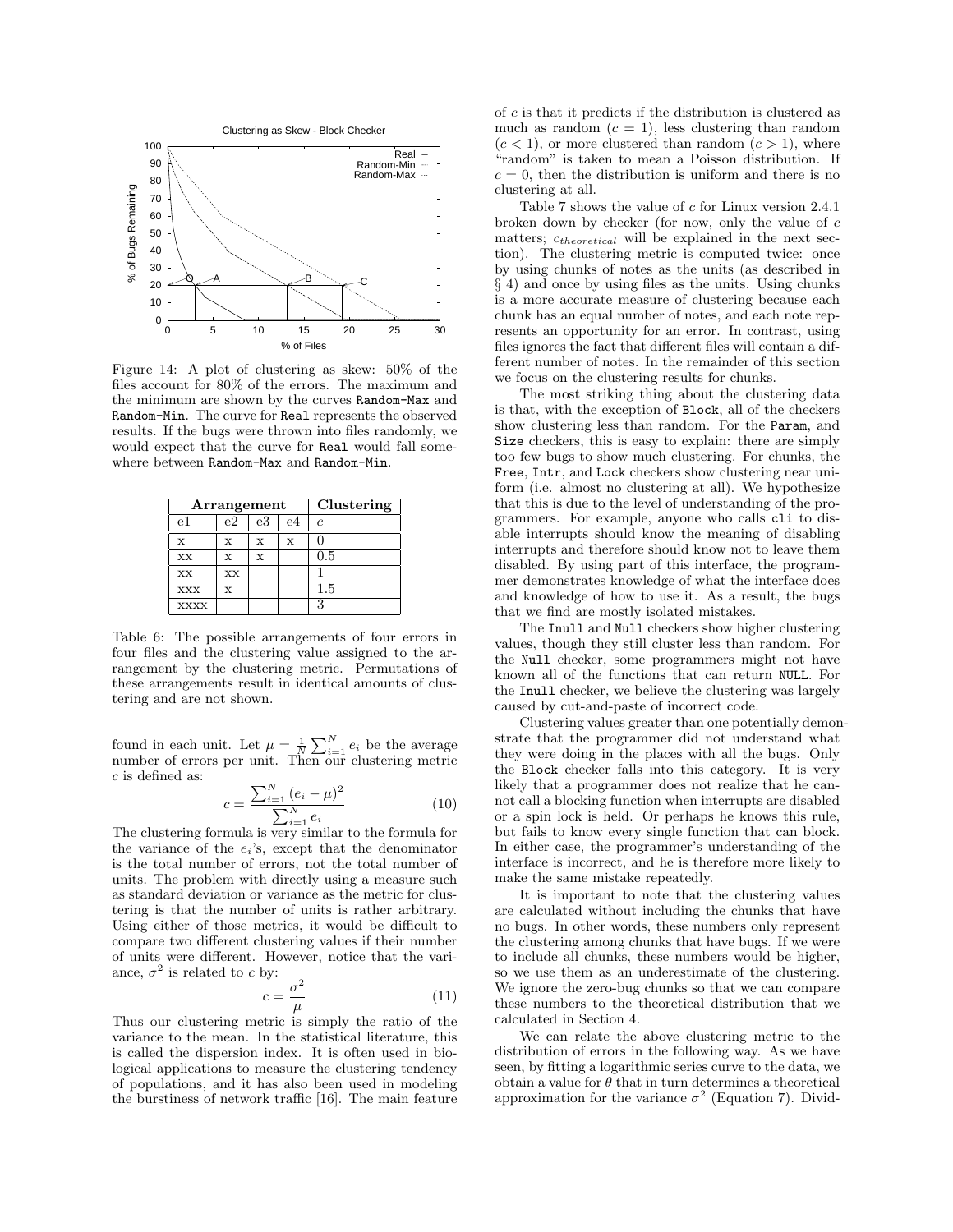ing the approximation by  $\mu$  derives an approximation for c:  $\alpha$ 

$$
c_{theoretical} = \frac{\sigma^2}{\mu} = \frac{\mu(\frac{1}{1-\theta} - \mu)}{\mu} = \frac{1 - \alpha\theta}{1 - \theta} \tag{12}
$$

where  $\alpha = -[\log(1 - \theta)]^{-1}$ . Using the log series distribution, we can not only derive good approximations for the mean and standard deviation, we can also use the value of  $\theta$  to estimate the clustering of that data. Table 7 shows some values of  $c_{theoretical}$  for comparison with the actual clustering values. The closer the distribution of errors follows the log series distribution, the more likely the theoretical clustering will be close to the actual clustering. For example, for all of the checkers except for Block (the distribution shown in Figure 6) the actual clustering value by file is 0.766, while the theoretical value is 0.755. Since the theoretical clustering value in this case is derived from  $\theta$ , which was in turn derived from the data, this cannot be used to judge the predictive value of Equation 12; however it does give a sense for how well the "best" estimate of the clustering according to the log series distribution matches the actual value.

## 6.4 Discussion

So far we have not discussed how clustering comes about. One simple hypothesis is that programmers have different abilities and that poor programmers are more likely to produce many errors in a single place. However, from our experience, this is probably only the second most important cause of clustering. The most important cause is probably ignorance: many programmers appear to be ignorant of the relevant system rules, and they produce highly concentrated clusters of errors without even being aware of it. In addition to ignorance, the prevalence of cut-and-paste error clustering among different device drivers and versions suggests that programmers believe that "working" code is correct code. Unfortunately, if the copied code is incorrect, or it is placed into a context it was not intended for, the assumption of goodness is violated. Finally, some code is simply not executed as often, making it less well tested and therefore more likely to contain clusters of errors.

# 7 Initial Cross-Validation with OpenBSD

If Linux is simply a "bad" system, then studying its errors would not be particularly useful. To provide an initial examination of this possibility, we compare recent Linux (2.4.1) and OpenBSD (2.8) releases using four checkers: Intr, Free, Null, and Param. We used older versions of these checkers than was used in the rest of this paper, but we controlled for checker variation by using identical checker versions for both kernels. The only difference between them was the text file used to specify the names of the routines to check (e.g., what routines disable interrupts, free memory, return potentially NULL pointers, or manipulate user pointers). As such, these checkers provide a roughly uniform comparison in that they will be vulnerable to the same types of false positives and miss the same kinds of errors.

OpenBSD had far a factor of 2-4 fewer checked locations (notes) but a higher error rate for the four checkers we compared. The closest result was for the Null checker. Here OpenBSD had an error rate of 2.148% (1 error in 50 possibly failing calls), which was roughly 20%

|               |        | Chunks      |        | Files       |  |
|---------------|--------|-------------|--------|-------------|--|
| Checker       | C      | $c_{theor}$ |        | $c_{theor}$ |  |
| <b>Block</b>  | 3.26   | 2.51        | 10.92  | 6.03        |  |
| Free          | 0.0551 | 0.0651      | 0.220  | 0.145       |  |
| INull         | 0.778  | 0.595       | 0.224  | 0.238       |  |
| Tntr          | 0.217  | 0.259       | 0.0356 | 0.0394      |  |
| Lock          | 0.0705 | 0.0879      | 0.0369 | 0.0411      |  |
| N11 1 1       | 0.770  | 1.51        | 0.394  | 0.420       |  |
| Param         | 0.167  | 0.644       | 0.457  | 0.495       |  |
| Realloc       |        |             | 0.533  | 0.912       |  |
| Size          | 0.167  | 0.644       | 0.167  | 0.644       |  |
| All ex. Block | 0.385  | 0.455       | 0.766  | 0.755       |  |
| Αll           | 1.61   | 0.958       | 5.80   | 1.75        |  |

Table 7: This table shows the clustering values, c, for bugs in 2.4.1 computed by chunks (35 notes / chunk) and by file. Values  $c < 1$  imply a more uniform distribution,  $c = 1$  a random distribution (frequencies follow a Poisson distribution), and  $c > 1$  indicate more clustering than random. The values of  $c_{theor}$  are computed from equation 12 using the maximum likelihood value of  $\theta$  for each checker. Considering chunks, Block bugs cluster more than any other type, with Null a distant second. The Float, Range, and Var checkers were omitted because their notes do not always correspond well to the number of times the rule was checked.

worse than Linux's rate of 1.786%. The Intr checker was next (.617% versus .465%). The Free checker had an error rate two times worse than Linux (one call site out of 200 was incorrect) whereas the Param checker, arguably the most important, was almost a factor of six worse.

In fact, these numbers may be biased towards understating the difference in the kernels. The OpenBSD errors were all hand verified by an OpenBSD implementor (to the point that many were fixed and checked into the main kernel tree during this diagnosis). In contrast, the bugs found in Linux were diagnosed by us and are, therefore, more likely to be over-reported.

This being said, the numbers in Table 8 do not give a full picture of code quality. Two generic problems are that (1) they are only for a limited number of checkers and (2), as discussed in Section 2, the checkers only examine low-level operations, and thus give no direct measurement of design quality. More specific to the actual measurements, part of OpenBSD's high error rate comes from a very small number of files that see little to no use on most sites. This skew was especially true for the errors found by the Param checker that mostly resided in the "System 4" compatibility layer, which sees limited use. The checkers found significantly fewer errors in the rest of the kernel.

# 8 Related Work

Numerous projects have used static analysis to find errors [1, 4, 11, 25]. While these indirectly contrast different code bases, they primarily focus on the machinery and methods used to find the errors. In contrast, we assume some way of automatically getting errors and concentrate on the errors themselves.

System reliability studies have focused on: (1) in-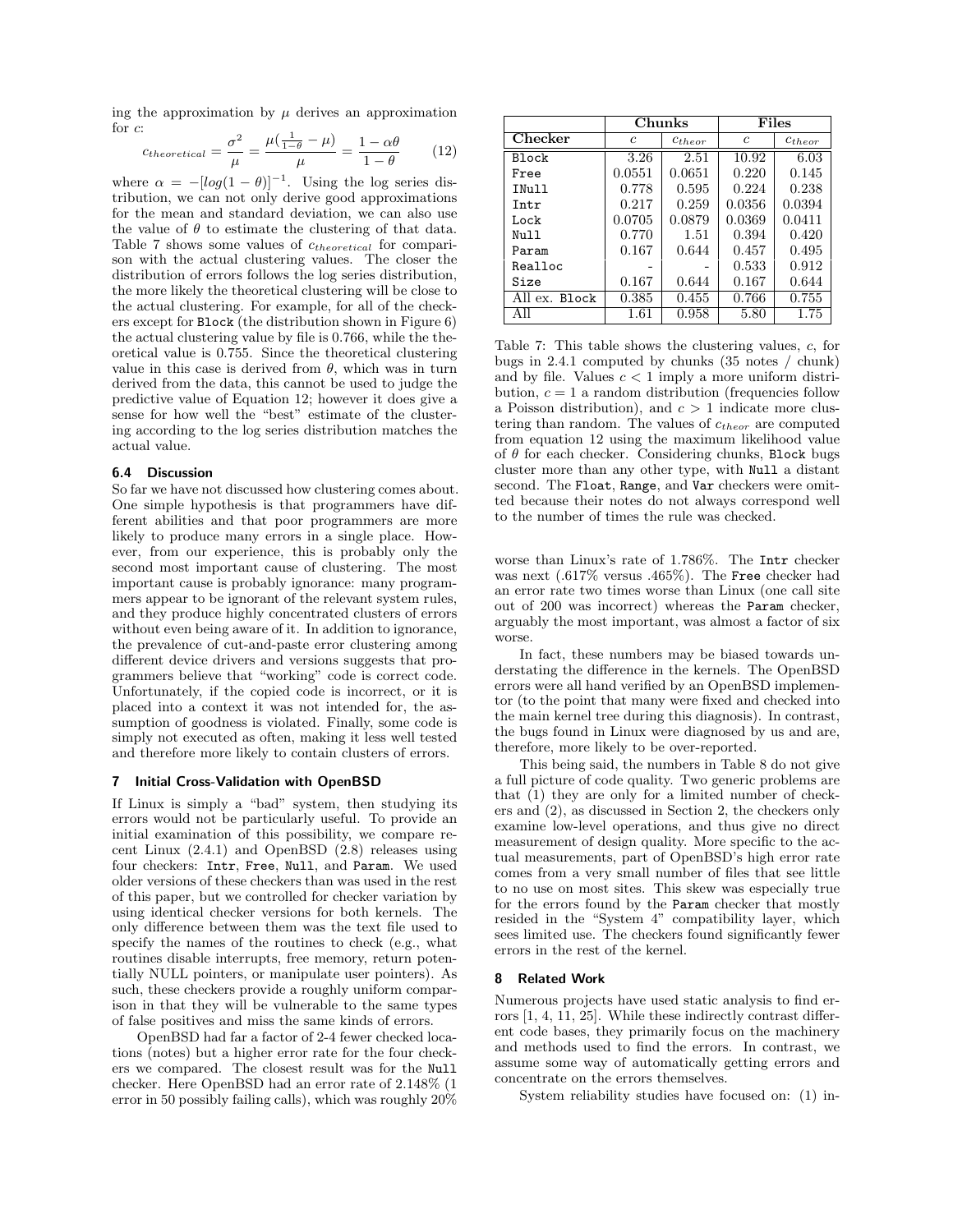|                | Percentage |           |       | <b>Bugs</b> |         | <b>Notes</b> |         |
|----------------|------------|-----------|-------|-------------|---------|--------------|---------|
| <b>Checker</b> | Linux      | OpenBSD   | Ratio | Linux       | OpenBSD | Linux        | OpenBSD |
| Null           | $1.786\%$  | $2.148\%$ | .203  | 120         | 27      | 6718         | 1257    |
| Intr           | $0.465\%$  | $0.617\%$ | 1.328 | 27          | 22      | 5810         | 3566    |
| Free           | $0.297\%$  | $0.596\%$ | 2.006 | 14          | 13      | 4716         | 2183    |
| Param          | $0.183\%$  | $1.094\%$ | 5.964 | 9           | 18      | 4905         | 1645    |

Table 8: Comparison of the most recent shipping versions of Linux (2.4.1) and OpenBSD (2.8) on four checkers. For these checkers, OpenBSD is always worse than Linux, ranging from about 20% worse to almost a factor of six.

spection of error logs, (2) analysis of system behavior under fault injection, and (3) testing. We consider each below.

While there have been many performance studies of operating systems [5, 21, 20], there have been relatively few that look at code quality from within the OS community. Most defect studies come from the software engineering or fault-tolerant fields, and almost all are based on data gathered from post-mortem inspection of error logs or "defect reports," typically for high availability systems.

These studies are largely complementary to our work. Their focus naturally leads to different questions than those we consider, such as (1) what causes faults, (2) what their effects are, (3) if they can be predicted, and (4) how well the system (mis)handled them. Further, their error populations and ours have different implications. They have two main advantages: (1) they only contain realistically exploitable bugs (we treat all bugs equally) and (2) their end-to-end checks can find higher level or deeper errors than our checkers. However, they also have limitations that we do not. The most important is that they are restricted to errors that were detected and diagnosed with testing or field use. Because their errors are biased towards modules and paths that workloads happened to exercise, they can give a potentially misleading view of error properties such as bug distributions (one of their main focuses). In contrast, we do not suffer these biases since our checkers can detect all errors of a certain class on all paths, regardless of whether a particular workload triggered them. We consider a representative sample of these studies below.

Gray surveyed outages in Tandem systems between 1985 and 1990, using manually gathered bug reports to classify the causes of outages [10]. In a subsequent study, Lee and Iyer [15] looked at 200 memory dumps of field software failures in the Tandem GUARDIAN 90 operating system collected over 1 year. They focused on the effectiveness of fault detection and recovery, and classifying errors by type (uninitialized variables, race conditions).

Sullivant and Chillarege [23] examined MVS operating system failures, classifying error causes and manifestations. They randomly sampled 250 reports (out of a population of 3000) gathered over a five year period. Their main focus was on measuring errors caused by memory corruption versus "everything else." They found that the former generated the highest number of reported system crashes. They also measured how often and why bug fixes introduced other bugs. They did similar study for databases [24].

More recently, Xu et al. [26] used reboot logs to

measure the dependability of a 503 node Windows NT cluster over 4 months (and 2,127 reboots). They classified the causes of failures (hardware, software), time to recover, and availability measurements. An interesting result is that reboots occur in bursts, which is similar to our finding that errors cluster in source code.

While the studies above largely ignore the questions we address in this paper, the following two are closer.

Fenton and Ohlsson [9] examined faults in two consecutive versions of a telecommunication switching system. They found strong support for the "Pareto principle," the hypothesis that a small number of modules accounts for a large fraction of the faults, which is essentially what we call skew. Specifically, they found that 20% of the modules account for 60% of the faults discovered during testing. In contrast, for Linux 2.4.1, about 11% of the files accounted for all of the errors we found with automatic checkers. While our numbers are different (keep in mind we take files instead of modules as our unit), the basic point of the principle seems to be supported by our results. They also found that an even smaller portion of the modules (10%) account for almost all of the operational failures.

Basili and Perricone [3] report on a manually conducted study of satellite planning software consisting of 90k LOC spread across 370 modules (functions). They found that reusing modules for a new purpose decreased initial development cost, but more effort was required to correct errors in them. Thus there was a tradeoff between the cost of initial development time and the cost of adapting modules to a new specification.

A related area are fault injection studies [2, 14], which dynamically insert bugs into the system to see how it crashes or survives [6]. These focus mostly on robustness in the face of artificial errors, whereas we are interested more in the features of actual errors.

Another approach is explicit testing, such as the "fuzz" studies that compare how a set of systems utilities behaved in the face of random inputs [17, 18].

In terms of examining bugs found with automatic techniques, the closest work compared to us is a study by Koopman et al. that used randomized testing to measure the effectiveness of error handling code on 13 different POSIX implementations [13]. They measured both the types of errors that resulted (silent, machine crash, caught, caught but misreported) as well as the overlap of errors ("diversity") of the different operating systems. Their study, like ours, has a measure of objectivity in that it applies its tests uniformly across a set of code rather than being biased by what locations programmers have decided to examine. Their study has the advantage that it spans many operating systems.